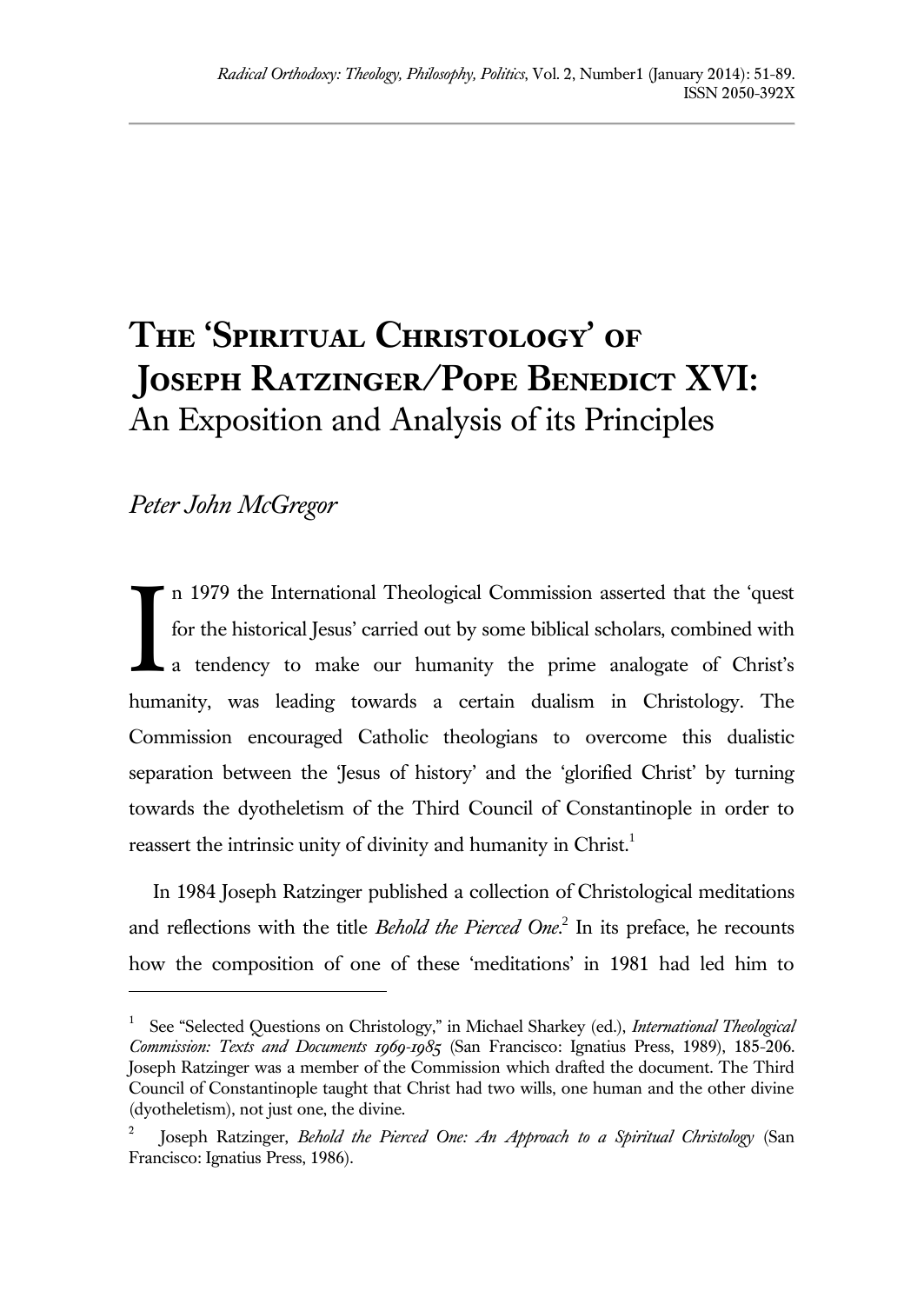"consider Christology more from the aspect of its spiritual appropriation" than he had done previously.<sup>3</sup> Upon realising that this same year was the  $1300<sup>th</sup>$ anniversary of the Third Council of Constantinople, he decided to study the pronouncements of this Council, and came to believe "much to [his] astonishment, that the achievement of a spiritual Christology had also been the Council's ultimate goal, and that it was only from this point of view that the classical formulas of Chalcedon appear in the proper perspective."<sup>4</sup> Ratzinger's conclusion in attempting to define a 'spiritual Christology' is that "the whole of Christology—our speaking of Christ—is nothing other than the interpretation of his prayer: the entire person of Jesus is contained in his prayer."<sup>5</sup>

Most recent analyses of Ratzinger's Christology have focused upon *Jesus of Nazareth: From the Baptism in the Jordan to the Transfiguration*. <sup>6</sup> One difficulty with trying to analyse Ratzinger's Christology through *Jesus of Nazareth* alone is that this three volume work is not a systematic presentation of his Christology. In the forward to the second volume, Ratzinger states that he has not attempted to write a Christology. Rather, he says that his intention has been closer to that of writing a theological treatise on the mysteries of the life of Jesus. He compares it with the treatise of Saint Thomas Aquinas (*Summa Theologica* III, qq. 27-59), with the caveats that his *Jesus of Nazareth* is situated in a different historical and spiritual context from that of Aquinas, and that it also has "a different inner

<sup>3</sup> Ibid., 9.

<sup>4</sup> Ibid.

<sup>5</sup> Ibid., 20.

<sup>6</sup> Joseph Ratzinger, *Jesus of Nazareth: From the Baptism in the Jordan to the Transfiguration* (New York: Doubleday, 2007).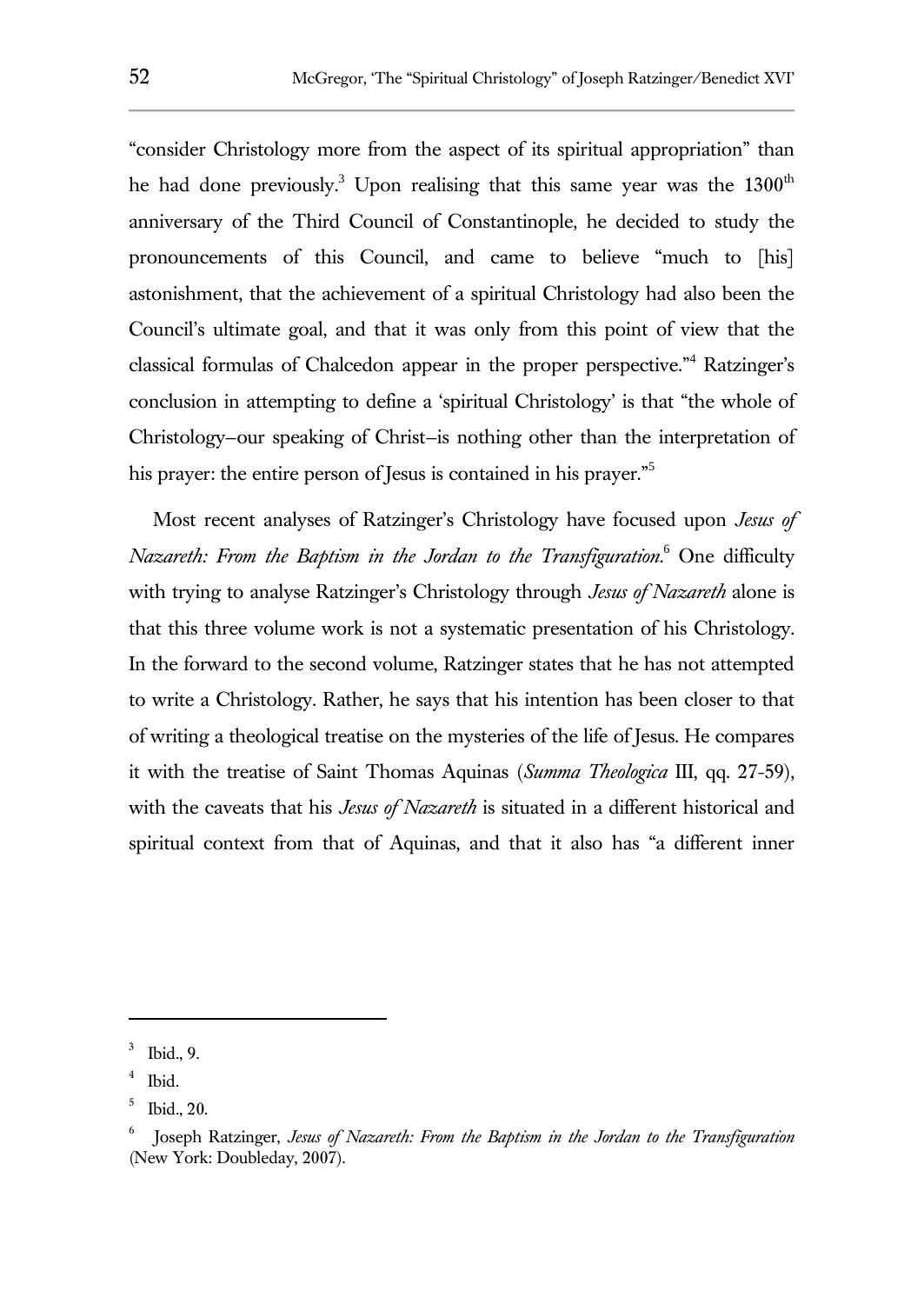objective that determines the structure of the text in essential ways."<sup>7</sup> It is a book more like Romano Guardini's *The Lord* than Walter Kasper's *Jesus the Christ*. 8

The objective of this essay is to facilitate a more accurate understanding of Ratzinger's Christology by analysing his attempt to develop a 'spiritual Christology.' Doing so should provide a firmer foundation for grasping the Christology of *Jesus of Nazareth*. However, it will not provide a complete foundation. This essay addresses only one of three tasks which must be undertaken if that goal is to be reached. The others are an analysis and critique of: (1) Ratzinger's earlier but more systematic expression of his Christology, to be found primarily in *Introduction to Christianity*, and (2) his attempt to integrate the historical-critical method with a 'theological' interpretation of Sacred Scripture.

#### **Commentary on Ratzinger's 'Spiritual Christology'**

# *Oblique References*

 $\overline{a}$ 

As has been said, most analyses of Ratzinger's Christology have focused upon the first volume of *Jesus of Nazareth*. For example, after the publication of this work in 2007, a colloquium was held at Nottingham University entitled 'The Pope and Jesus of Nazareth.<sup>9</sup> A number of the presenters addressed specifically Christological questions. Fergus Kerr compared Ratzinger's treatment of the selfknowledge of Christ with that of Aquinas, Rahner, von Balthasar and Thomas Weinandy. Kerr concluded that Ratzinger thinks that Jesus knew he was God,

<sup>7</sup> Joseph Ratzinger/Pope Benedict XVI, *Jesus of Nazareth: Holy Week: From the Entrance into Jerusalem to the Resurrection* (San Francisco: Ignatius Press, 2011), xvi.

<sup>8</sup> See Romano Guardini, *The Lord* (Washington, DC.: Regnery, 1996), originally published in 1954; and Walter Kasper, *Jesus the Christ* (London: Burns & Oates, 1976).

<sup>9</sup> For an account of the proceedings of this conference, see Adrian Pabst and Angus Paddison (eds.), *The Pope and Jesus of Nazareth* (London: SCM Press, 2009).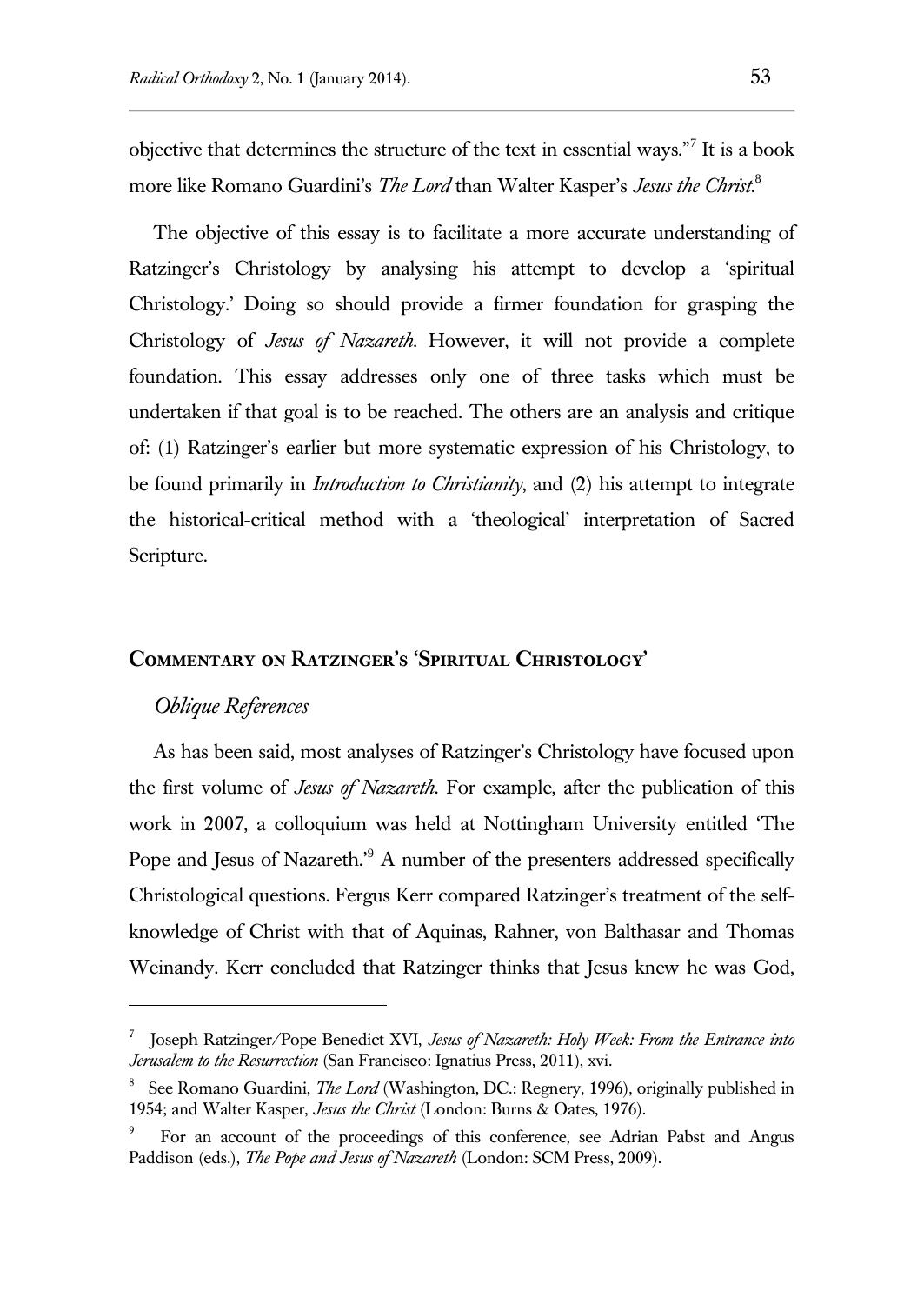that his approach to this question is closest to that of Weinandy, and that it was "above all through his intimate communion with his Father in prayer [that] Jesus came to understand who he was."<sup>10</sup> Peter Casarella asserted that the literary, hermeneutical and theological key to *Jesus of Nazareth* is the "search for a discrete face of an otherwise invisible God," that is, "a personal encounter. . .the existential and ontological reality of a personal revelation."<sup>11</sup> In other forums, Eero Huovinen claims that Jesus' relationship with the Father is the underlying theme of *Jesus of Nazareth*. <sup>12</sup> Richard Hays asserts that the "single most dominant theme throughout *Jesus of Nazareth* is Jesus' 'intimate unity with the Father.' The key to interpreting Jesus' identity lies in his relation to God, which is ontologically grounded in his pre-existent unity with the Father and expressed in his communion with the Father in prayer."<sup>13</sup> Thomas Weinandy believes the major theme of the *Jesus of Nazareth* to be that "Jesus is the incarnate Son of God who bestows upon all believers what he himself shares—a filial intimacy and knowledge of the Father," and that this revelation "results from his human prayer, which is 'a participation in this filial communion with the Father' ."<sup>14</sup>

<sup>10</sup> Fergus Kerr, "If Jesus knew he was God, how did it work?" in Pabst and Paddison (eds.), *The Pope and Jesus of Nazareth*, 50-67, at 53 and 66. Cf. Thomas G. Weinandy, *Jesus the Christ* (Huntington, IN: Our Sunday Visitor), 30-39.

<sup>11</sup> Peter J. Casarella, "Searching for the Face of the Lord in Ratzinger's *Jesus of Nazareth*," in Pabst, *The Pope and Jesus of Nazareth*, 83-93, at 84.

<sup>12</sup> Eero Huovinen, "The Pope and Jesus," *Pro Ecclesia* 17 (2) (2008): 139-151, at146. Cf. Ratzinger, *Jesus of Nazareth: From the Baptism in the Jordan to the Transfiguration*, 44, 66, 95, 265-266, 291, 304, 310 & 316.

<sup>13</sup> Richard B. Hays, "Benedict and the Biblical Jesus," *First Things* 175 (Aug/Sept, 2007): 49- 53, at 50.

<sup>14</sup> Thomas G. Weinandy, O.F.M., Cap., "Pope Benedict XVI: A Biblical Portrait of Jesus," *Nova et Vetera* 7 (1) (2009): 19-34, at 23 and 24. The internal quotation is from Ratzinger, *Jesus of Nazareth: From the Baptism*, 7.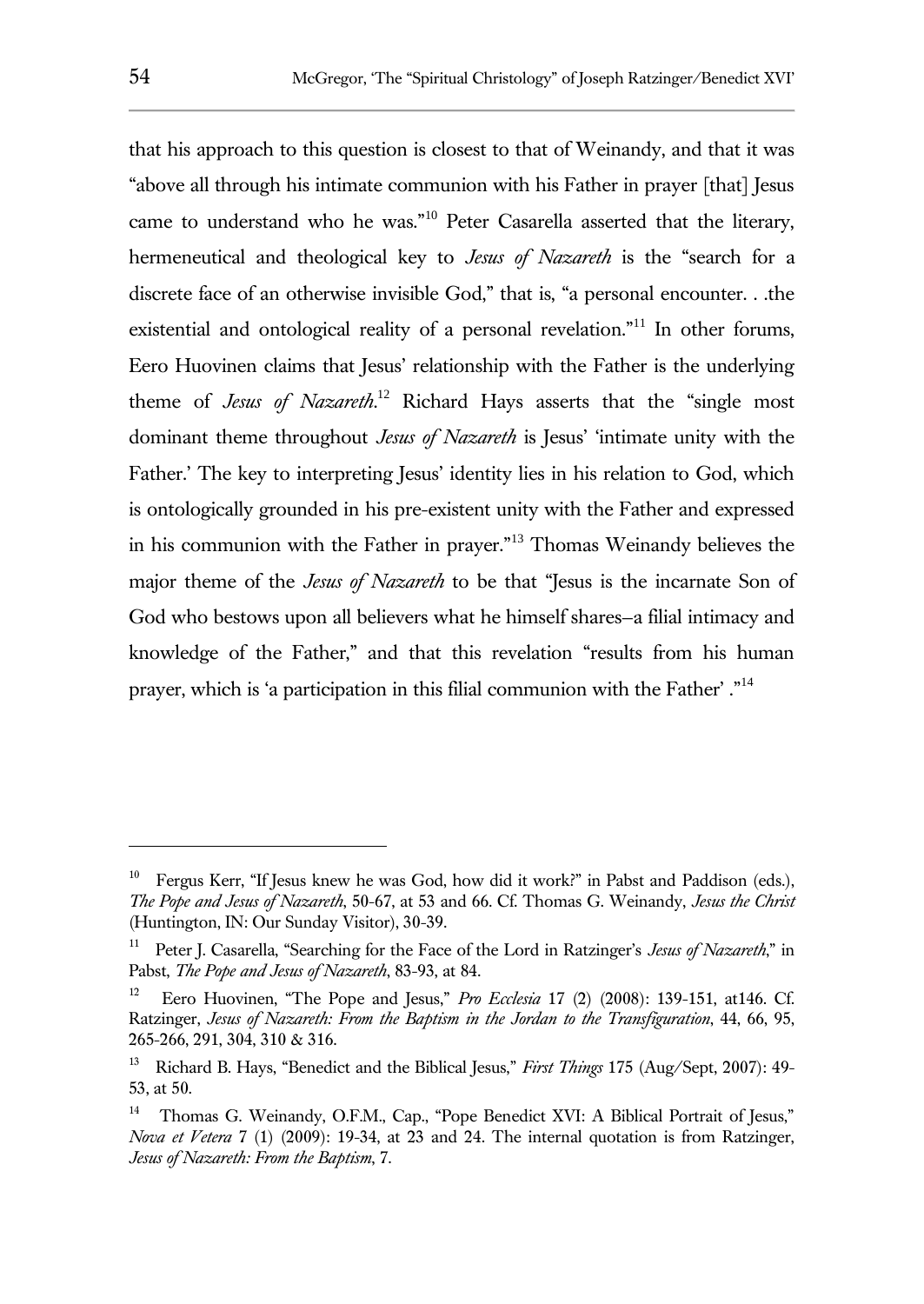## *Explicit References*

In his recent work on the Christocentric shift in Ratzinger's theology, Emery de Gaál touches only lightly upon Ratzinger's 'spiritual Christology,' yet he gives some important insights.<sup>15</sup> He asserts that, for Ratzinger, the prayer of Jesus is the basic affirmation of his person, that it is Jesus' filial relationship with his Father which is at the root of the question of human freedom and liberation, that we must participate in the prayer of Jesus if we are to know and understand him, that both the Church and the Eucharist have their origin in the prayer of Jesus, that only in a spiritual Christology will a spirituality of the Eucharist reveal itself, and that theology is ultimately grounded in prayer.<sup>16</sup> Apart from these points, the most important comment that de Gaál makes is upon the dyolethetic roots of Ratzinger's 'spiritual Christology' and its implication for human volition. He thinks that, for Ratzinger, the teaching of the Third Council of Constantinople "implies that there exists a proper dignity of Christ's human nature, which is being absorbed into the divine will; both blend into one will. The human and divine identities move into one subject as a pure affirmation of the Father's will. In Jesus, human volition acquires a divine form, and an 'alchemy of being' occurs."<sup>17</sup> De Gaál's use of terms such as 'absorbed' and 'blend' is somewhat alarming. If he is correct, Ratzinger could be accused of positing a union of the human and divine wills in Jesus that seems to tend towards a monothelitite position. But de Gaál may be using his terms ambiguously.

Joseph Murphy, in his brief exposition of Ratzinger's Christology, is aware of the importance of the prayer of Jesus in that Christology and, indeed, makes the

<sup>15</sup> Emory Emery de Gaál, *The Theology of Pope Benedict XVI* (New York: Palgrave Macmillan, 2010). See 61-161 for de Gaál's exposition of Ratzinger's Christology.

<sup>16</sup> De Gaál, *The Theology of Pope Benedict XVI*, 4-5 and 86-88.

<sup>17</sup> Ibid., 219.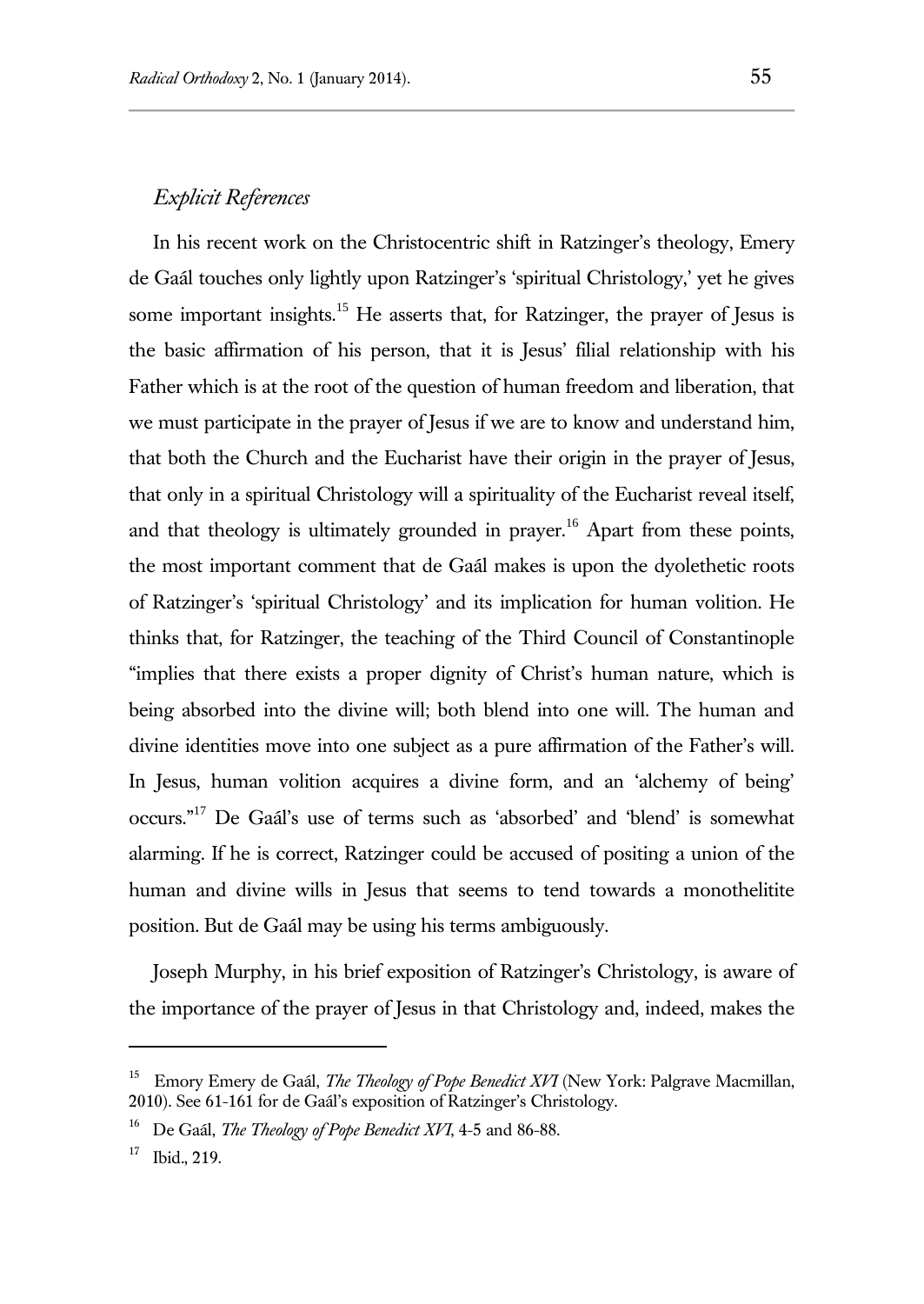assertion that the Church's Christological dogmas owe much to "her reflection on [Jesus'] relationship with God, particularly as expressed in his prayer."<sup>18</sup> Murphy looks at the dyotheletic teaching of St. Maximus the Confessor and the Third Council of Constantinople and how, in *Behold the Pierced One*, "Ratzinger develops the theme [of the Council as to] how our freedom is realized through its insertion into Christ's prayer."<sup>19</sup> Murphy also points out that the Council sought to oppose not only monothelitism, but also its precursor, the heresy of monoenergism, which held that Christ had only one energy or active force, and hence could not engage in genuinely human activity (*energeia*).<sup>20</sup>

Scott Hahn, in his study of Ratzinger's biblical theology, also focuses briefly on Ratzinger's 'spiritual Christology.' However, although brief, Hahn's conviction is that Ratzinger's emphasis on the relationship between the person and the prayer of Jesus is one of his "most unique and important contributions to Christology."<sup>21</sup>

Two other works which deal specifically with Ratzinger's 'spiritual Christology' are an essay by Aaron Riches on the human and divine wills of Christ, which draws, in part, upon Ratzinger's work on the dyothelite Christology of Maximus and Constantinople III, and another by Helmut Hoping on the relationship between Ratzinger's 'spiritual Christology' and his understanding of the liturgy.<sup>22</sup> Riches refers to Ratzinger's endorsement in *Behold* 

<sup>18</sup> Murphy, *Christ Our Joy,* 120-121.

<sup>19</sup> Ibid., 124.

<sup>20</sup> Ibid., 125.

<sup>21</sup> Scott W. Hahn, *Covenant and Communion: The Biblical Theology of Pope Benedict XVI* (San Francisco: Ignatius Press, 2009), 143. Hahn regards this emphasis as so important that he has reprinted Ratzinger's seven theological theses from *Behold the Pierced One* in the Journal of which he is the editor. See "Seven Theses on Christology and the Hermeneutic of Faith," *Letter & Spirit* 3 (2007): 189-209.

<sup>22</sup> Aaron Riches, "After Chalcedon: The Oneness of Christ and the Dyothelite Mediation of his Theandric Unity," *Modern Theology* 24 (2008): 199-224; and Helmut Hoping,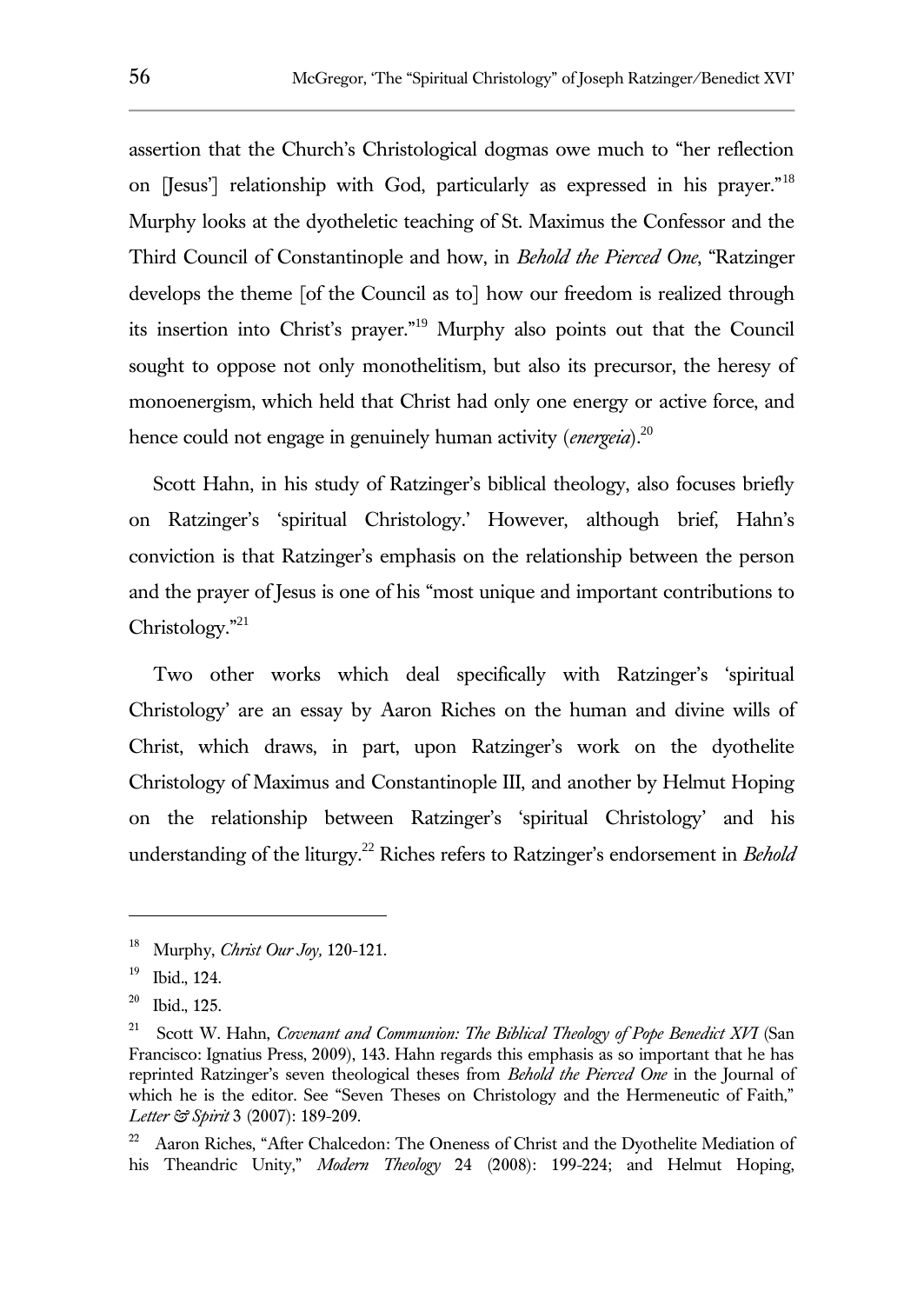*the Pierced One* of the Maximian Christology of Constantinople III; he claims it overcomes "a residual binary logic in Chalcedonian Christology" by clarifying the mode of unity of the humanity and divinity of  $Christ.^{23}$  According to Riches, Ratzinger holds that

> a theology of the filial prayer of Jesus specifies the mode of mutual indwelling of divinity and humanity in the Son's singular synthetic Person. Therefore, speculative reflection on the prayer of the Son concretely abolishes whatever latent binary logic is unwittingly preserved at Chalcedon. . .[for Ratzinger] the Maximian achievement lies preeminently in the abolition of every dualism of the two natures in Christ.<sup>24</sup>

Riches believes that Ratzinger is attracted to the Maximian Christology because he thinks it will help overcome a certain dualism in the contemporary liturgy, which

> suffers on account of a dualism in Christology, a discretely dissociated anthropology that presumes it is possible to imitate the 'human' Jesus apart from the 'divinity' of the Son of God. Under this condition, the liturgy becomes increasingly focused on 'our' humanity (the self-evident 'given' of our nature). The liturgy is thus inclined to become a 'self-enclosed' parody of *latria*, a parody that fails to doxologically open in *metanoia* to the divine horizon of the filial-union Jesus gifts to the world in gifting himself (i.e., his own personhood). In this way, the contemporary form of the liturgy is posited as betraying a Nestorian dissociation of humanity and divinity in Christ. Attempting to discretely follow the 'pure' humanity of Jesus, the liturgy loses the Person of the Son and in so doing loses the personal pattern of humanity's divine *sequela*. 25

<sup>&</sup>quot;Gemeinschaft mit Christus: Christologie und Liturgie bei Joseph Ratzinger," *Internationale Katholische Zeitschrift Communio* 35 (2006): 558-572.

<sup>23</sup> Riches, "After Chalcedon," 207.

<sup>24</sup> Ibid.

<sup>25</sup> Ibid., 208.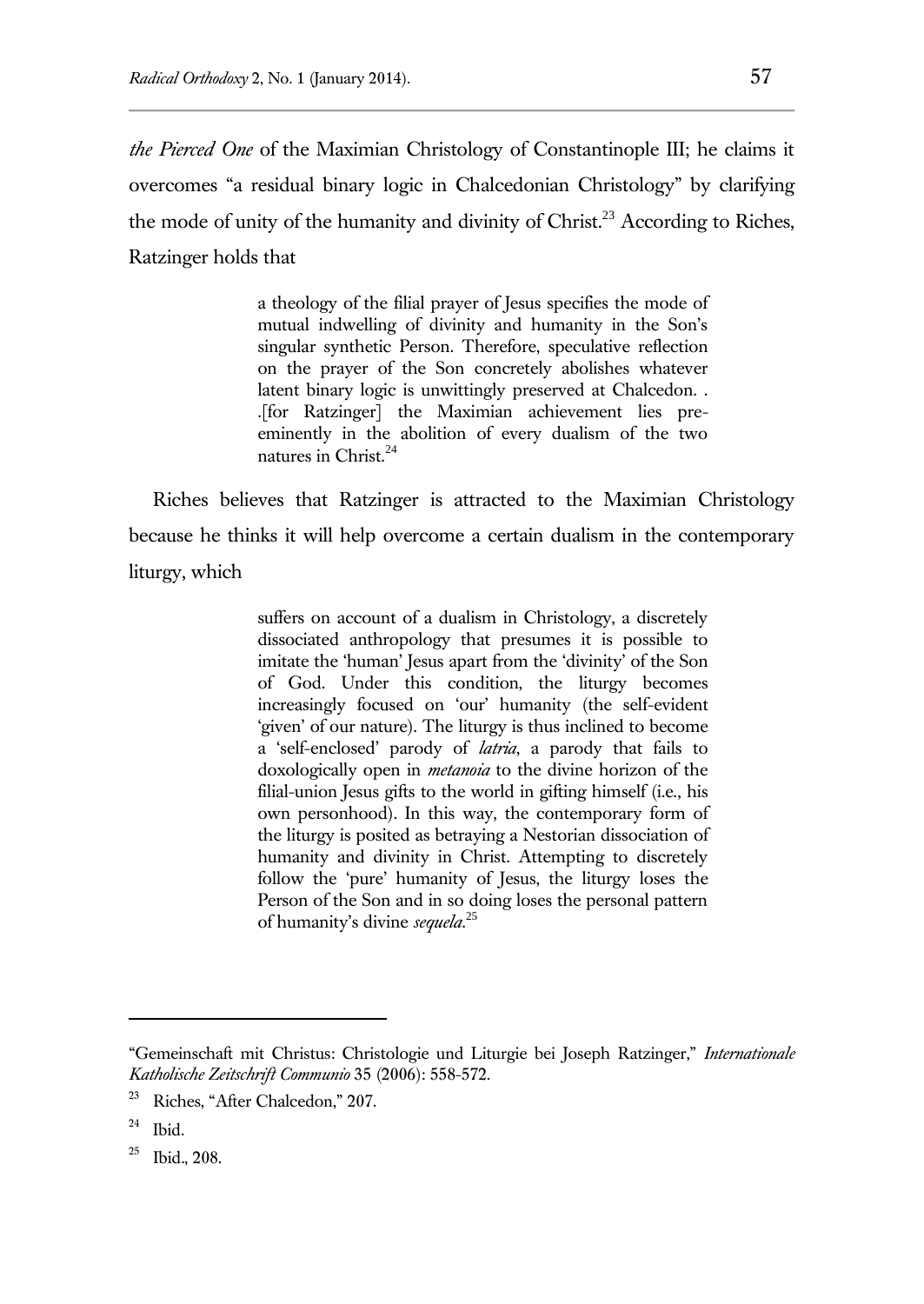Riches claims that "the quasi-Nestorianism that expressed itself in neoscholasticism before Vatican II (paralleling 'grace' and 'nature') is reincarnated after the Council among those theologians who would dispense with the impassable Logos and attempt to find comfort in the dissociated 'humanity' of a Jesus who merely 'suffers with us.'"<sup>26</sup>

Hoping's essay seeks to establish the relationship between Ratzinger's Christology and his understanding of the liturgy. He does so under three aspects, the first of which looks at Ratzinger's understanding of *der spirituelle und doxologische Kern der Christologie* (the spiritual and doxological core of Christology).<sup>27</sup> Thus Hoping sees Ratzinger's 'spiritual Christology' as the basis for Ratzinger's understanding of the liturgy.

#### **The Origin of Ratzinger's Spiritual Christology**

Ratzinger's spiritual Christology grew from two roots. The first was a talk on the Sacred Heart.<sup>28</sup> The second was the  $1300<sup>th</sup>$  anniversary of the Third Council of Constantinople  $(681 \text{ AD})$ .<sup>29</sup> On the development of this spiritual Christology, Ratzinger remarked that he "had no time to make a study of this particular theme, but the thought of a spiritual Christology remained with me and found its way into other works."<sup>30</sup> The first occasion on which this thought were developed was in an address given in 1982 to a CELAM congress on Christology. In this address, Ratzinger saw his task as presenting "in some way

<sup>26</sup> Ibid.

<sup>27</sup> Hoping, "Gemeinschaft mit Christus," 558.

<sup>28</sup> Ratzinger, *Behold the Pierced One*, 9. The talk referred to was given in 1981 at a Congress on the Sacred Heart of Jesus.

<sup>29</sup> Ibid.

<sup>30</sup> Ibid.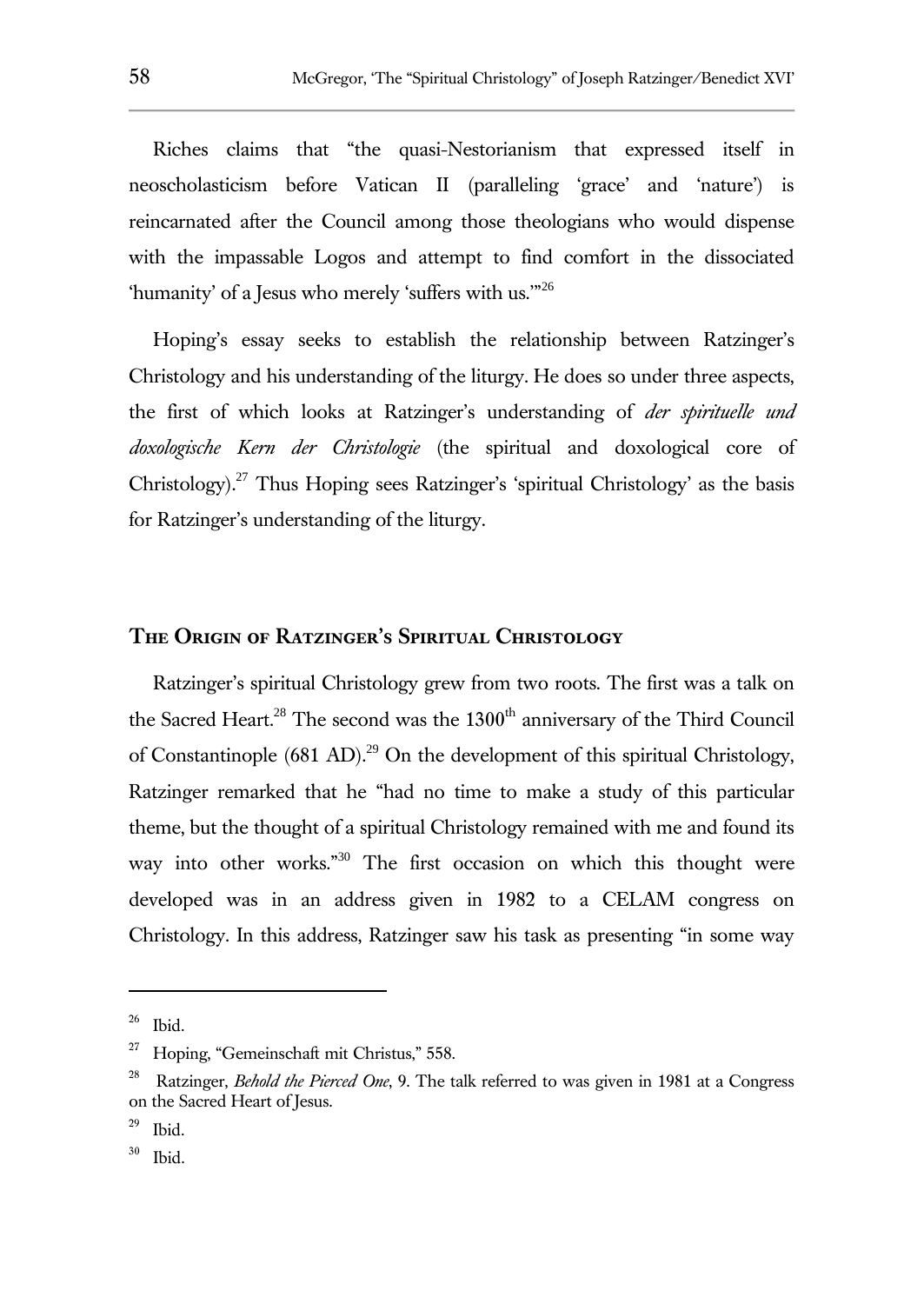the inner totality and unity…of christology…[since] the loss of a total view is the real central problem of the contemporary christological debate."<sup>31</sup>

Ratzinger maintains that, since Vatican II, the axis of theological debate has shifted from particular *quaestiones disputatae* to the nature of theology itself. In the case of Christology, this has been made manifest by questions on the relation between Christological dogma and the testimony of Sacred Scripture, between biblical Christology and the real historical Jesus, and between Jesus and the Church.<sup>32</sup> The penchant for speaking of 'Jesus' rather than 'Christ' "reveals a spiritual process with wide implications, namely, the attempt to get behind the Church's confession of faith and reach the purely historical figure of Jesus."<sup>33</sup> A faithfulness to Jesus which has no place for the Church is the result of this division between the 'Jesus of [the theologian's] history' and the 'Christ of [the Church's] faith.' According to Ratzinger, "This in turn goes beyond Christology and affects soteriology, which must necessarily undergo a similar transformation. Instead of 'salvation' we find 'liberation' taking pride of place…[which] automatically adopts a critical stance over against the classical doctrine of how man becomes a partaker of grace."<sup>34</sup>

For Ratzinger, authentic theology "understands itself as interpreting the common faith of the Church, not as reconstructing a vanished Jesus, at long last piercing together his real history."<sup>35</sup> In order to arrive at an authentic

<sup>31</sup> Ibid., 13.

<sup>32</sup> Ibid., 13-14.

<sup>33</sup> Ibid., 14.

<sup>34</sup> Ibid., 14.

<sup>35</sup> Ibid., 15.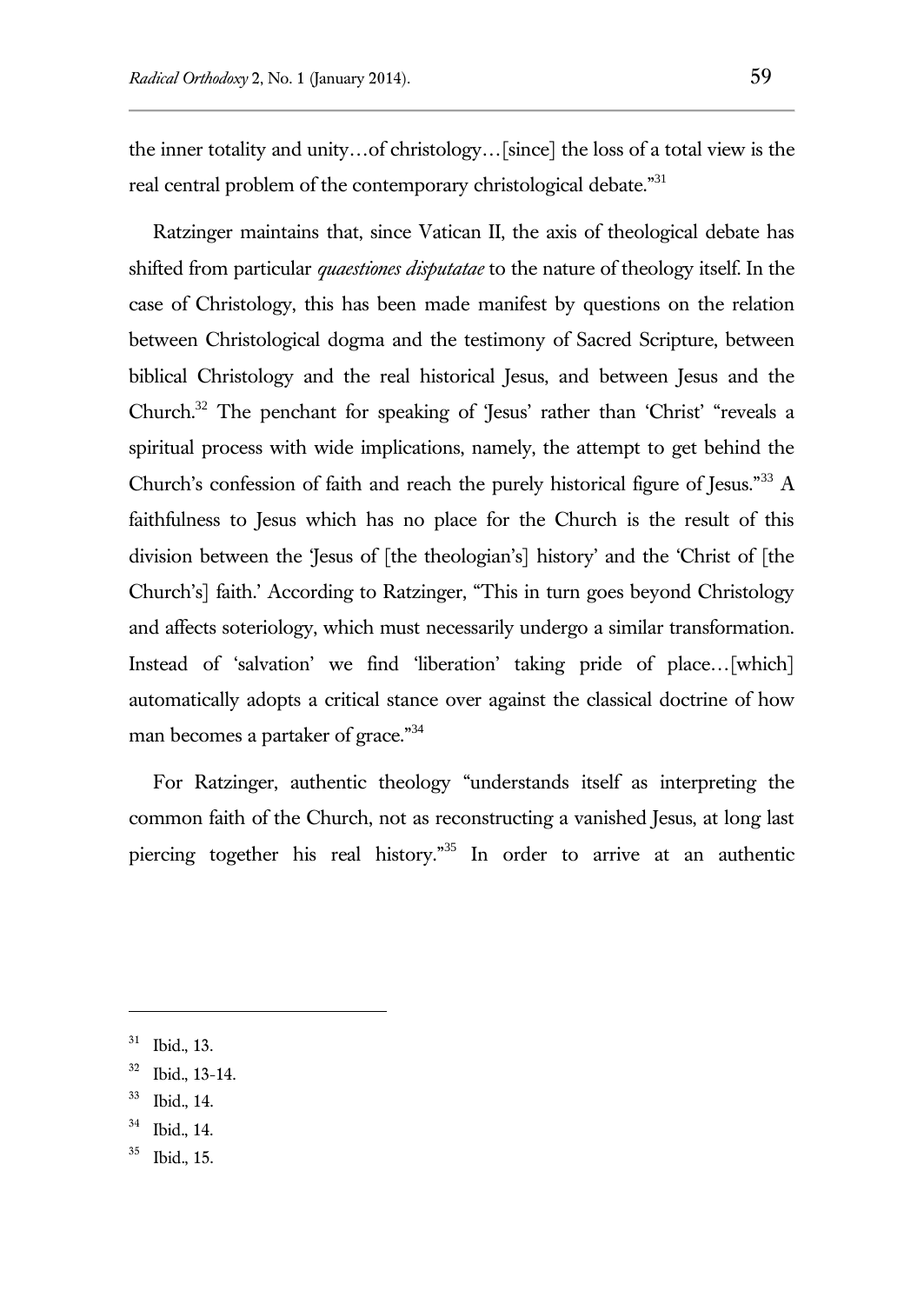Christology, he proposes seven theses which outline "certain fundamental characteristics of the indivisible unity of Jesus and Christ, Church and history."<sup>36</sup>

#### **Prolegomena to a Spiritual Christology**

The fact that Ratzinger had this insight in 1981 does not mean that he had not previously given *any* thought to this aspect of Christology. Rather, in his *Introduction to Christianity*, and more so in *The God of Jesus Christ*, we can find the beginnings of what he later came to call a spiritual Christology.

# *The Prayer of the Son in the Gospel according to John*

For Ratzinger, the self-identification of Jesus as 'Son' is the 'guiding thread' in John's Christology. He believes that it reveals the total relativity of Jesus' existence as the one sent 'from' the Father 'for' us. It reveals "the starting point of all Christology: in the identity of work and being, of deed and person, of the total merging of the person in his work and in the total coincidence of the doing with the person himself."<sup>37</sup> For Ratzinger, the description of Jesus as 'Son' comes from the prayer of Jesus, in that it is the natural corollary to 'Abba.' If Jesus addressed God thusly, then he is the 'Son' in a unique way. Ratzinger holds that

<sup>36</sup> Ibid. These Christological theses are not the first proposed by Ratzinger. In "Thesen zur Christologie," *Dogma und Verkündigung* (München/Freiburg: Erich Wewel, 1973), 133-136, he gives ten Christological theses. However, the only bibliographical details given for this article is 'Unveröffentlicht' (Unpublished). No date is given. Reading these theses, one gets the impression that they were composed prior to *Introduction to Christianity*. In them, the starting point for Christology in the New Testament is the Resurrection. The Crucifixion, the Lordship of Jesus and his claim to divinity are grounded in the Resurrection. The formula of the Father's identification of Jesus as his Son is presented as an interpretation of the Resurrection and what it reveals about Jesus. John's Gospel is presented as giving the clearest view of the identity of Jesus as the Word and Son of God. The Church's professions of faith and Christological creeds reach a certain completion in the Council of Chalcedon.

<sup>37</sup> Ratzinger, *Introduction to Christianity*, 225-226.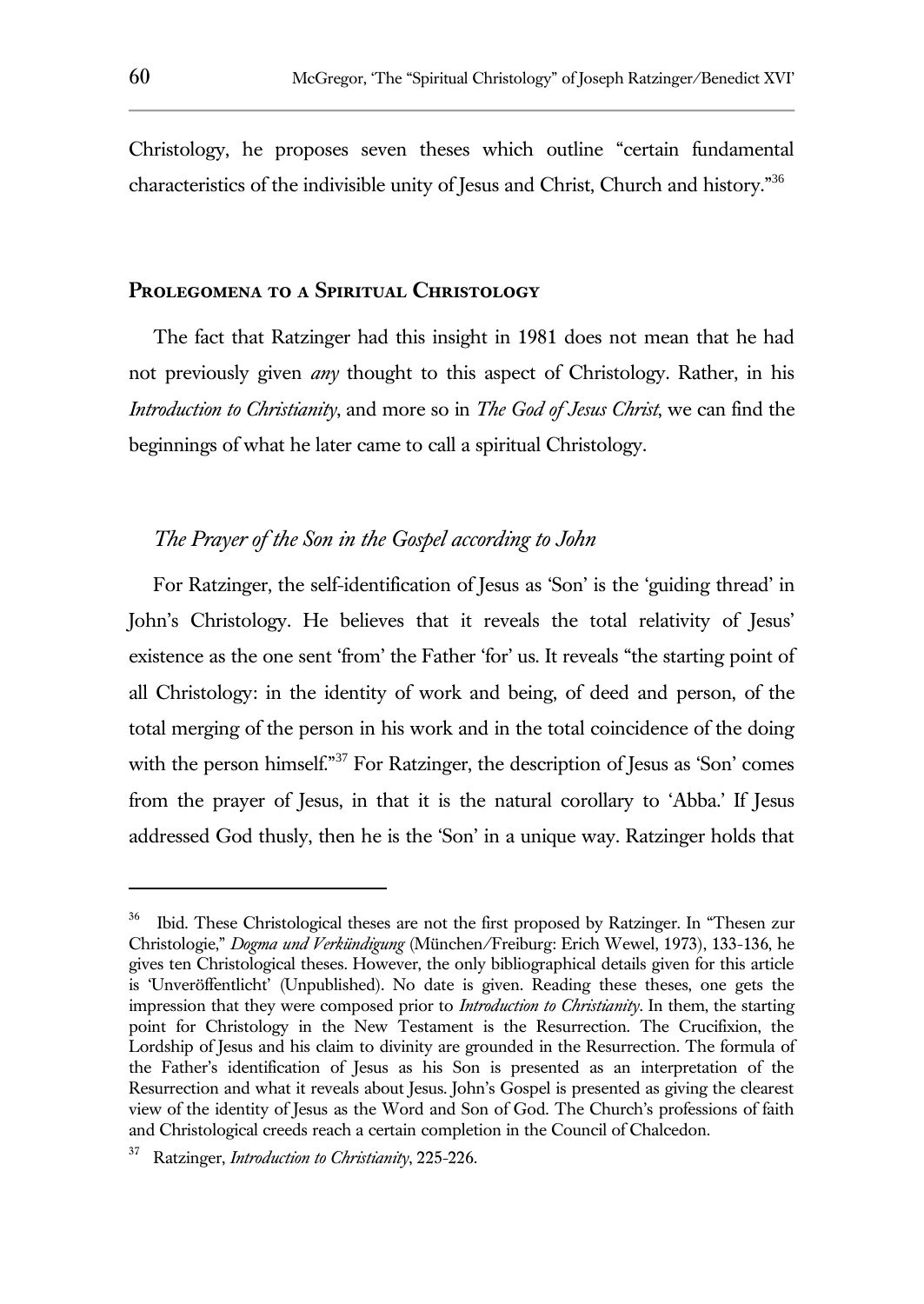John 'ontologises' the 'phenomenal' character of what Jesus says and does. These phenomena reveal the truth about his being; that he is Son, Word and mission. Foundational amongst these phenomema is how Jesus prays. Thus Ratzinger traced the foundation of John's Christology back to the prayer of Jesus.

Furthermore, Ratzinger saw the dogmas of Nicea and Chalcedon as developing out of John's Christology, which presents Jesus' self-sacrifice for human beings as a prolongation of his converse with the Father. He thinks that these dogmas put into ontological terms that which is revealed by the prayer relationship '*Abba*-Son,' and the actions of Jesus which arise from this relationship.<sup>38</sup> These 'acts' reveal the 'being' of Jesus, and an identity of these acts and that being.<sup>39</sup>

#### *The Prayer of Jesus and the Theology of the Incarnation*

One would expect that a concentration upon the prayer of Jesus would contribute to a theology of the Cross, especially as most examples of Jesus' prayers found in the Gospels are in the context of his Passion (cf. Mt: 26:39-44, 27:46; Mk: 14:35-40, 15:34; Lk: 22:31-32, 40-44, 23:34, 46; Jn: 17:1-26). Yet, in *The God of Jesus Christ*, in looking at the Incarnation, Ratzinger characterises it as an act of prayer. He bases this on his reading of Hebrews 10:5-7. He sees this passage as presenting the Incarnation as a dialogue between the Father and the Son, as an event within the Trinity. He interprets the 'body' which is given to Jesus as human existence itself. In Jesus, obedience has become incarnate. The dialogue between the Father and the Son in the Godhead becomes the Son's obedient acceptance of a 'body.' The humanity of Jesus is "prayer that has taken on a concrete form. In this sense, Jesus' humanity is something wholly spiritual,

<sup>38</sup> Ibid., 227.

<sup>39</sup> Ibid., 227-228.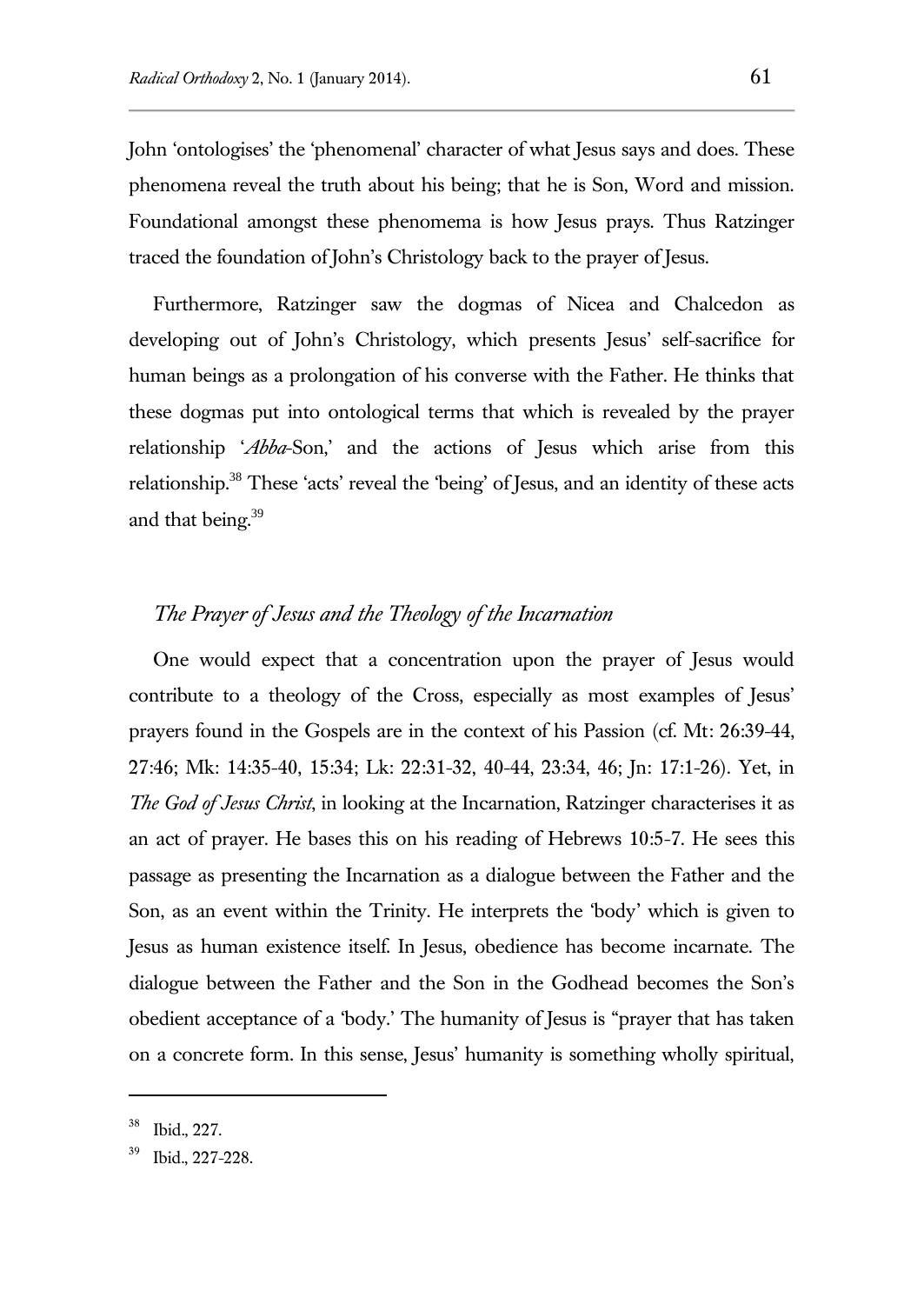something that is 'divine' because of its origin."<sup>40</sup> While one may ask how the Father-Son dialogue within the Trinity can also be prayer, and how human existence itself can be prayer, there can be no denying that this passage from Hebrews seems to present the *kenosis* of the Son as prayer. Consequently, if one wishes to dispute Ratzinger's interpretation, one most propose a better interpretation. What we have here is a desire to connect a theology of Incarnation with a theology of the Cross. For Ratzinger, the *kenosis* of the Son reveals a profound link between the Incarnation and the Cross. Divine 'sonship' is "the release and handing back of himself" to the Father. Within creation, it becomes 'obedience unto death' (Phil 2:8).

# *The Prayer of Jesus in the Gospel according to Luke*

The most explicit precursor of a 'spiritual Christology' is to be found in Ratzinger's exposition of the public ministry of Jesus as portrayed by Luke. Indeed, he goes so far to say that "Luke has raised the prayer of Jesus to the central christological category from which he describes the mystery of the Son."<sup>41</sup> Ratzinger holds that, "What Chalcedon expressed by means of a formula drawn from the sphere of Greek ontology is affirmed by Luke in an utterly personal category based on the historical experience of the earthly Jesus; in substantial terms, this corresponds completely to the formula of Chalcedon." $42$ Ratzinger sees the prayer of Jesus as a "dialogue between the Son's will and the Father's will."<sup>43</sup> It reveals the "innermost essence of the mystery of Jesus."<sup>44</sup> It reveals that "the inner foundation of the Resurrection is already present in the

<sup>40</sup> Ratzinger, *The God of Jesus Christ*, 67.

<sup>41</sup> Ibid., 82.

<sup>42</sup> Ibid.

<sup>43</sup> Ibid., 81.

<sup>44</sup> Ibid.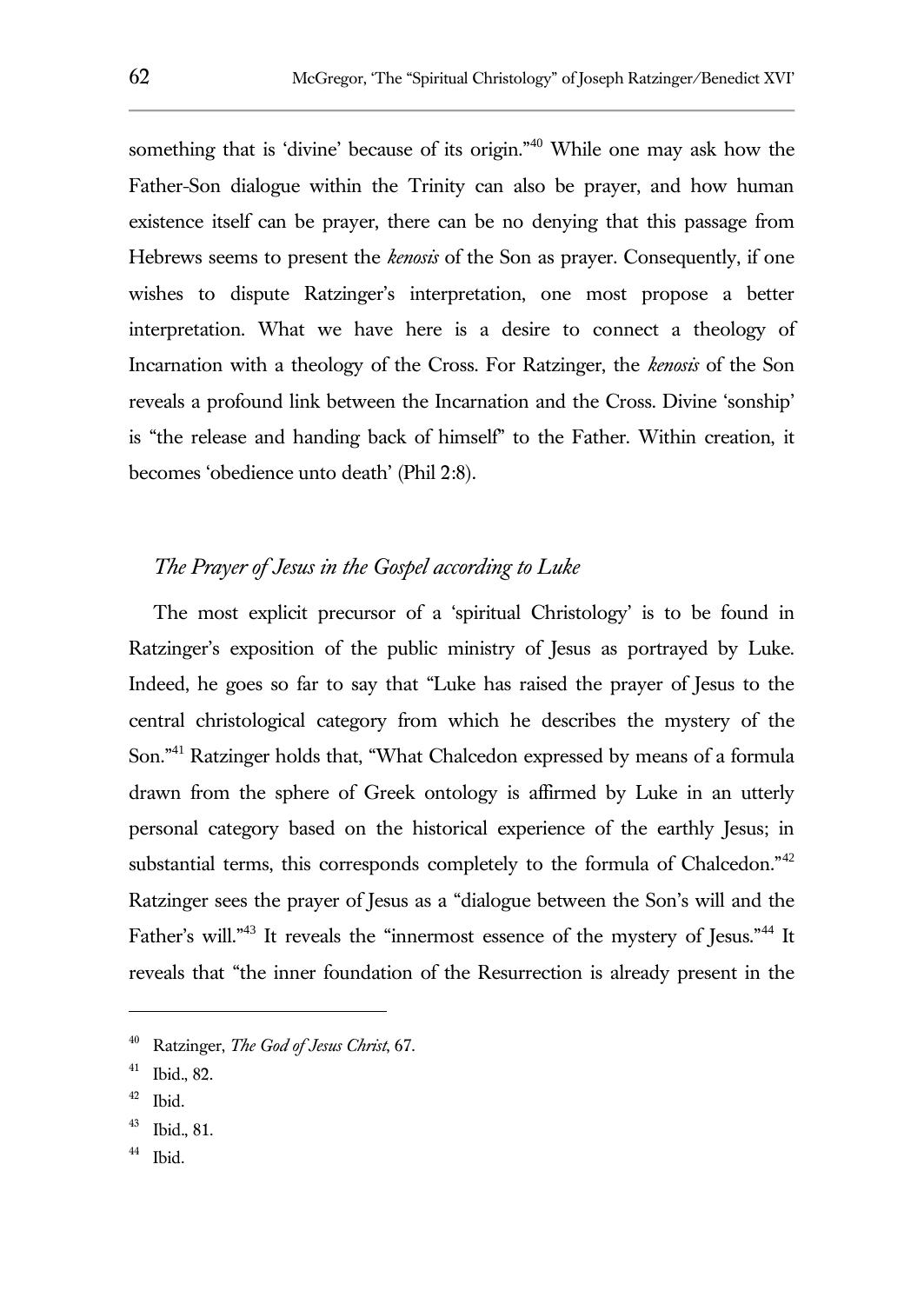earthly Jesus," that the core of his existence is revealed in his dialogue with the Father.<sup>45</sup> Only those "who share in the solitude of Jesus in this dialogue with the Father can profess who Jesus really is."<sup>46</sup>

## *The Absence of the Holy Spirit*

However, when looking at the beginnings of a 'spiritual Christology' in Ratzinger's earlier Christology, it becomes apparent that there is a substantial *lacuna*: the almost complete absence of the Holy Spirit. Except for the briefest of references to the role of the Holy Spirit in the Incarnation and Resurrection, the Spirit plays no part in Ratzinger's understanding of *the Christ*. <sup>47</sup> That is to say, Ratzinger speaks of the Anointed One, and of the Father who anoints him, but of the One with whom he is anointed there is hardly a sign. In both *Introduction to Christianity* and *The God of Jesus Christ*, the respective sections on the Holy Spirit are little more than appendices; even then, in these sections Ratzinger focuses exclusively on the relationship between the Holy Spirit and the  $Church<sup>48</sup>$ 

Even where we would most reasonably expect to find some reference to the relationship between Jesus and the Holy Spirit, none is to be found. When Ratzinger turns to Luke and looks at three of his accounts of Jesus praying, one would expect that some attention would be paid to the Holy Spirit, given the prominence of the role of the Spirit in the person and mission of Jesus as portrayed in that Gospel. Yet, such is not the case.

<sup>45</sup> Ibid., 81-82.

<sup>46</sup> Ibid.

<sup>47</sup> Ratzinger, *Introduction to Christianity*, 272; and *The God of Jesus Christ*, 99.

<sup>48</sup> Ratzinger, *Introduction to Christianity*, 331-359; and *The God of Jesus Christ*, 103-113.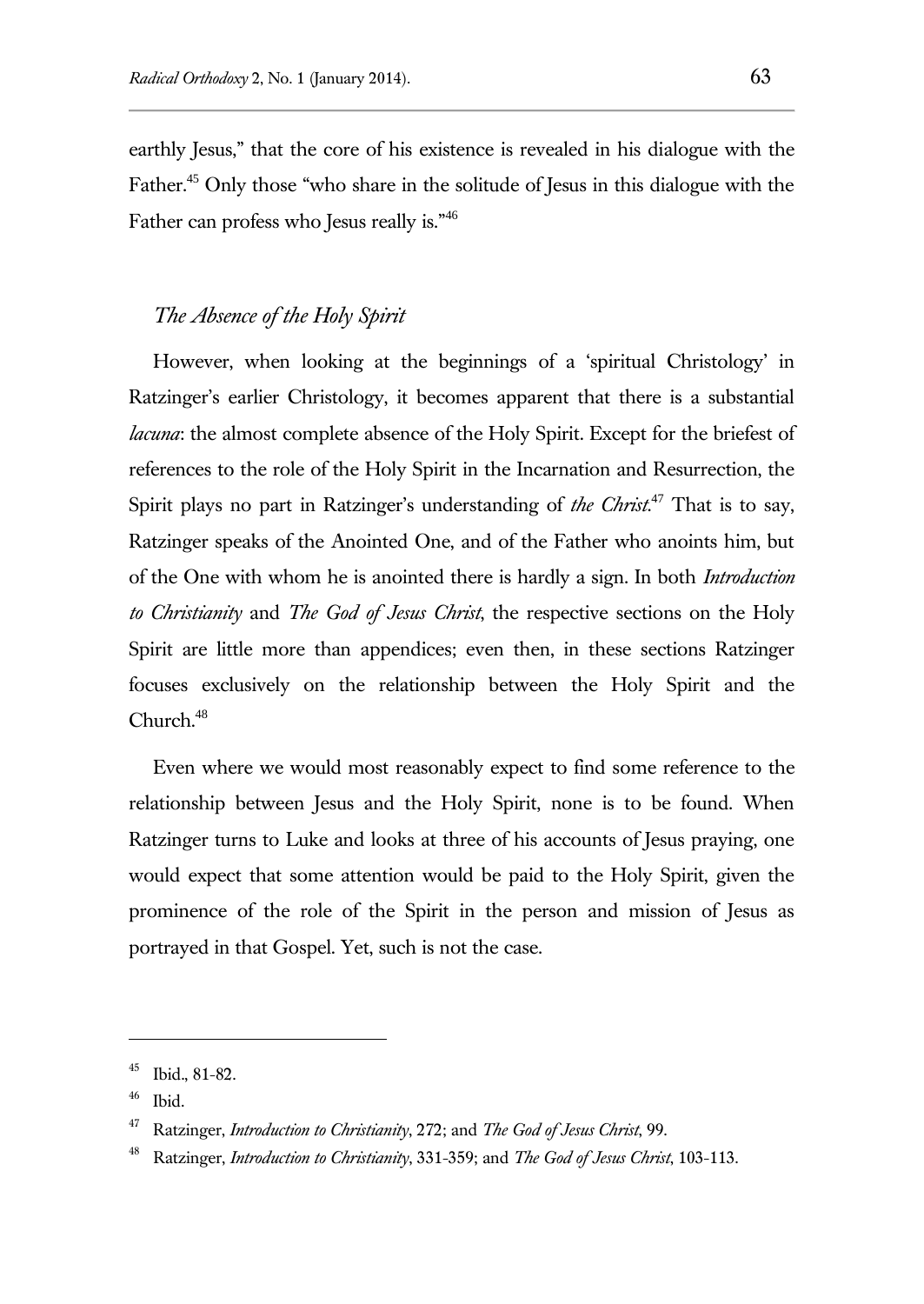For example, in Ratzinger's analysis of the Transfiguration, as found in Luke, there is no mention of the prominent place of the Holy Spirit, manifested in the form of the cloud which overshadows Jesus and the three disciples, and from which the Father's voice is heard, testifying to the Son (Lk: 9:34-35). Even though Ratzinger speaks of the dialogue between the Son and his Father as being a "total dialogue of love, [transformed by] the fire of love," the person who is the love of the Father for the Son and the love of the Son for the Father is not mentioned.<sup>49</sup> Again, when Ratzinger analyses Matthew 11:27 in terms of the light it sheds upon how the Son is able to reveal the Father to us, although he places a great emphasis upon the self-giving of the Father and Son to each other in an "exchange of eternal love, both the eternal gift and the eternal return of this gift," there is no allusion to the One who is 'gift' personified.<sup>50</sup> Finally, in looking at the Son's dialogue with the Father as the reason for the Resurrection of Jesus, Ratzinger states that the Resurrection brings the human existence in Jesus "into the trinitarian dialogue of eternal love itself."<sup>51</sup> Once again, even though a specific reference is made to the Trinity, the personal nature of this eternal love, and his role in bringing the humanity of Jesus into the divine *perichoresis*, is not addressed. The question of whether or not Ratzinger, in developing a 'spiritual Christology,' fills in this *lacuna* is of crucial importance for assessing the validity of that Christology. For how can one have a 'spiritual Christology' without the Holy Spirit?

<sup>49</sup> Ratzinger, *The God of Jesus Christ*, 82.

<sup>50</sup> Ibid., 91.

<sup>51</sup> Ibid., 84.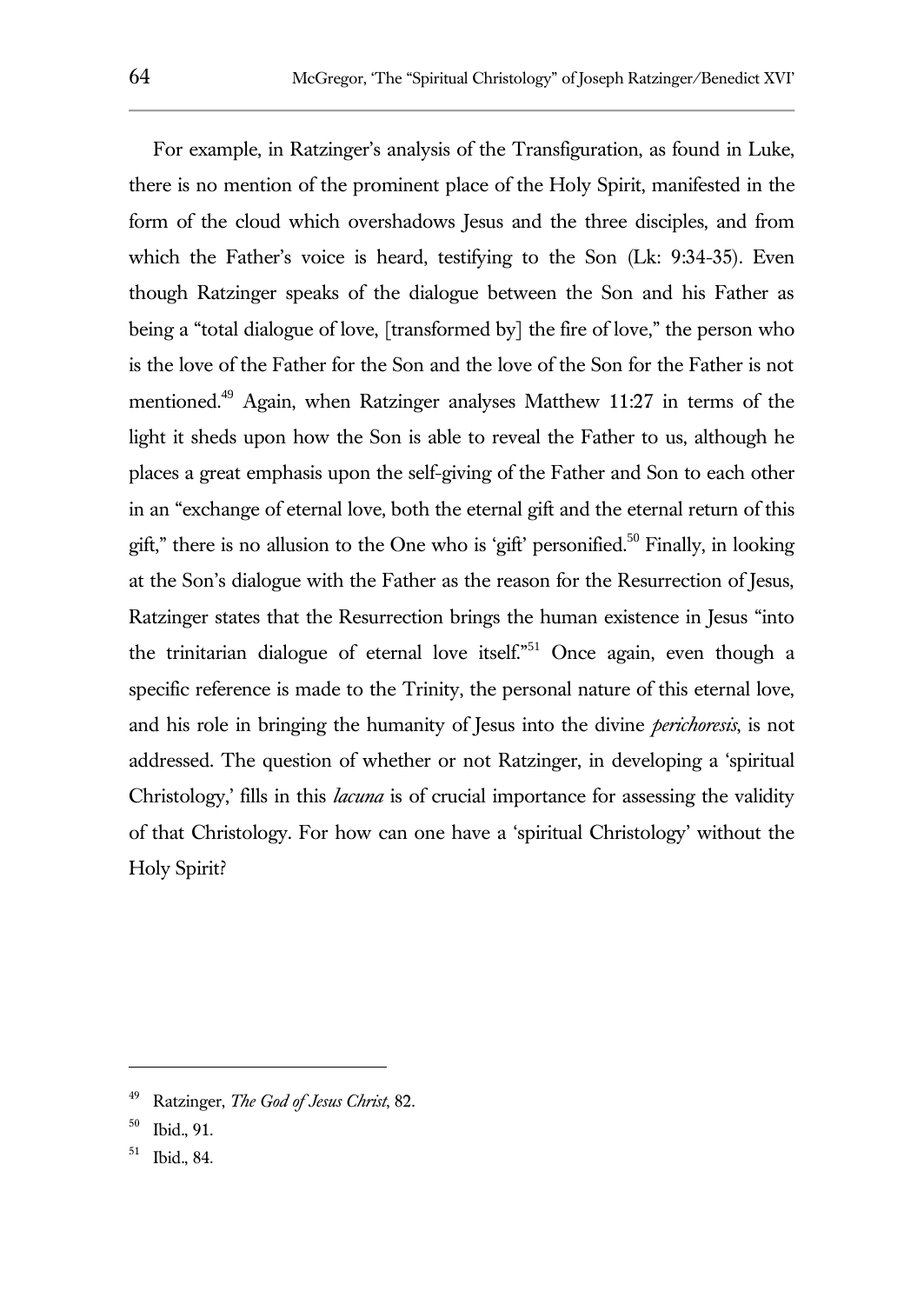# **Theory - The Principles of Ratzinger's Spiritual Christology in BEHOLD THE PIERCED ONE**

Ratzinger first outlined his seven theses in his talk to CELAM. His spiritual Christology is not an addition to his normal Christology. Rather, he sees it as a more effective way to arrive at an authentic Christology which overcomes the many divisions currently present in that portion of theology. Although Ratzinger simply numbers these theses, they can be denominated as follows—filial, soteriological, personal, ecclesial, dogmatic, volitional and hermeneutical.

*The filial thesis: "According to the testimony of Holy Scripture, the center of the life and person of Jesus is his constant communication with the Father."*<sup>52</sup>

In this first thesis Ratzinger reiterates, in a condensed form, his thinking on the development of the title 'Son' as the Church's ultimate confession of who Jesus truly is.<sup>53</sup> Contrary to the view that can be found in modern exegesis and history of doctrine that "this kind of concentration of the historical inheritance may be a falsification of the original phenomenon simply because the historical distance is too great," Ratzinger puts forward the view that, in the use of this term, "the Church was responding precisely to the basic historical experience of those who had been eyewitnesses of Jesus' life."<sup>54</sup> He is convinced of this because he maintains that "the entire Gospel testimony is unanimous that Jesus' words and deeds flowed from this most intimate communion with the Father."<sup>55</sup>

<sup>52</sup> Ibid.

<sup>53</sup> Ibid., 15-17. Cf. Ratzinger, *Introduction to Christianity*, 213-228.

<sup>54</sup> Ibid., 17.

<sup>55</sup> Ibid.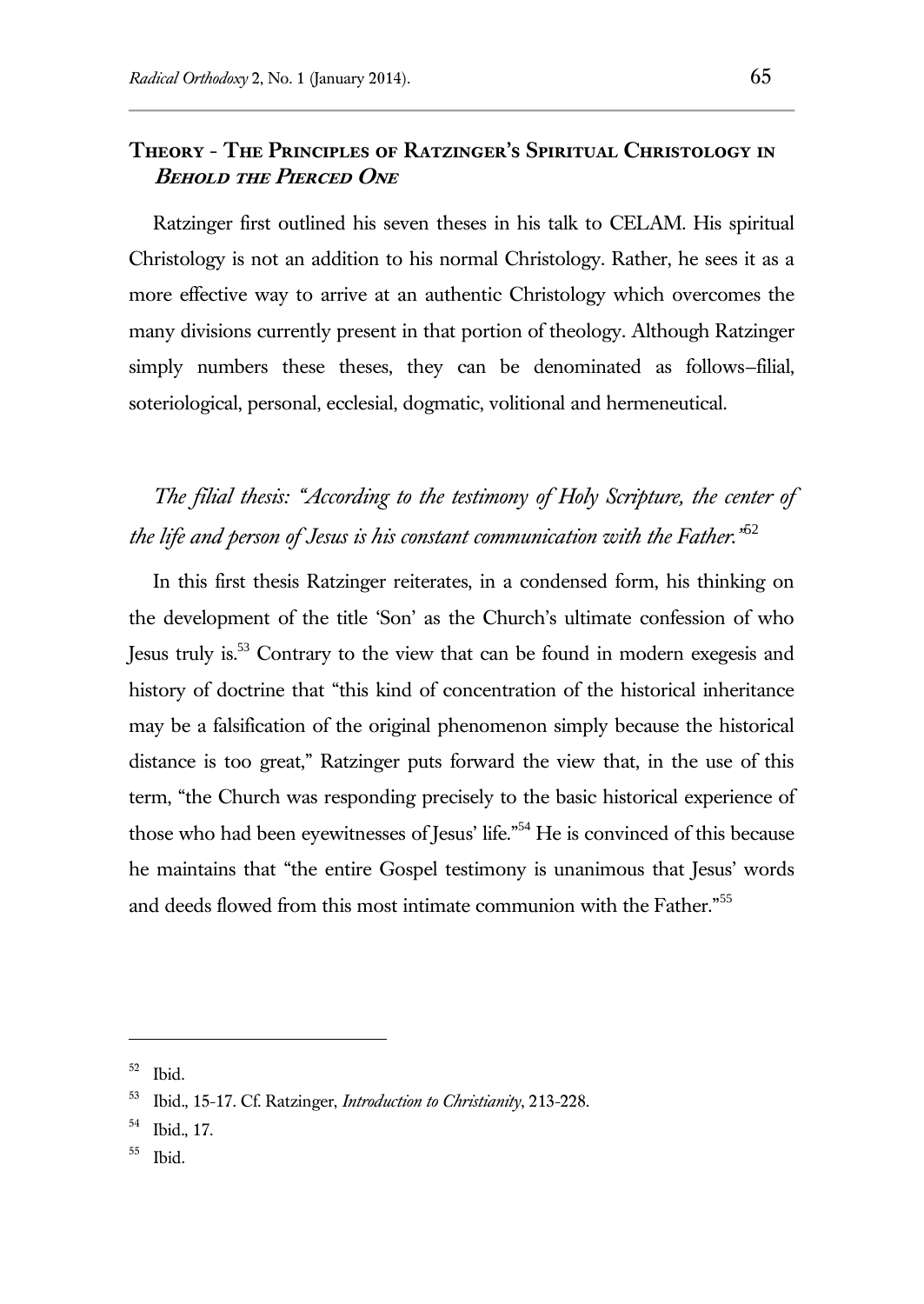Once again, Ratzinger goes back to Luke's stress on this point.<sup>56</sup> He recalls the three examples which he gave in *The God of Jesus Christ*—the calling of the Twelve (Lk: 6:12-17), Peter's profession of faith (Lk: 9:18-20), and the Transfiguration (Lk: 9:28-36). In the first of these, Ratzinger sees not just the calling of the Twelve as proceeding from the Son's converse with the Father, but the Church as being "born in that prayer in which Jesus gives himself back into the Father's hands and the Father commits everything to the Son."<sup>57</sup> The communication of the Son and Father constitutes the "true and ever-new" origin and foundation of the Church.<sup>58</sup>

In Peter's confession of faith, Ratzinger sees the second stage of the Church's development. It is when the disciples begin "to share in the hiddenness of [Jesus'] prayer…[that they grasp and express] the fundamental reality of the person of Jesus as a result of having seen him praying, in fellowship with the Father."<sup>59</sup> Ratzinger holds that, according to Luke,

> The Christian confession of faith comes from participating in the prayer of Jesus, from being drawn into his prayer and being privileged to behold it; it interprets the experience of Jesus' prayer, and its interpretation of Jesus is correct because it springs from a sharing in what is most personal and intimate to  $him.60$

In essence, Ratzinger identifies the Christian profession of faith in Jesus not as a proposition, but as prayer. It is from participation in the prayer of Jesus that the Church arises. $61$ 

<sup>56</sup> Ibid., Cf. Ratzinger, *The God of Jesus Christ*, 66-68.

<sup>57</sup> Ibid., 18.

<sup>58</sup> Ibid.

<sup>59</sup> Ibid., 19.

<sup>60</sup> Ibid.

<sup>61</sup> Ibid.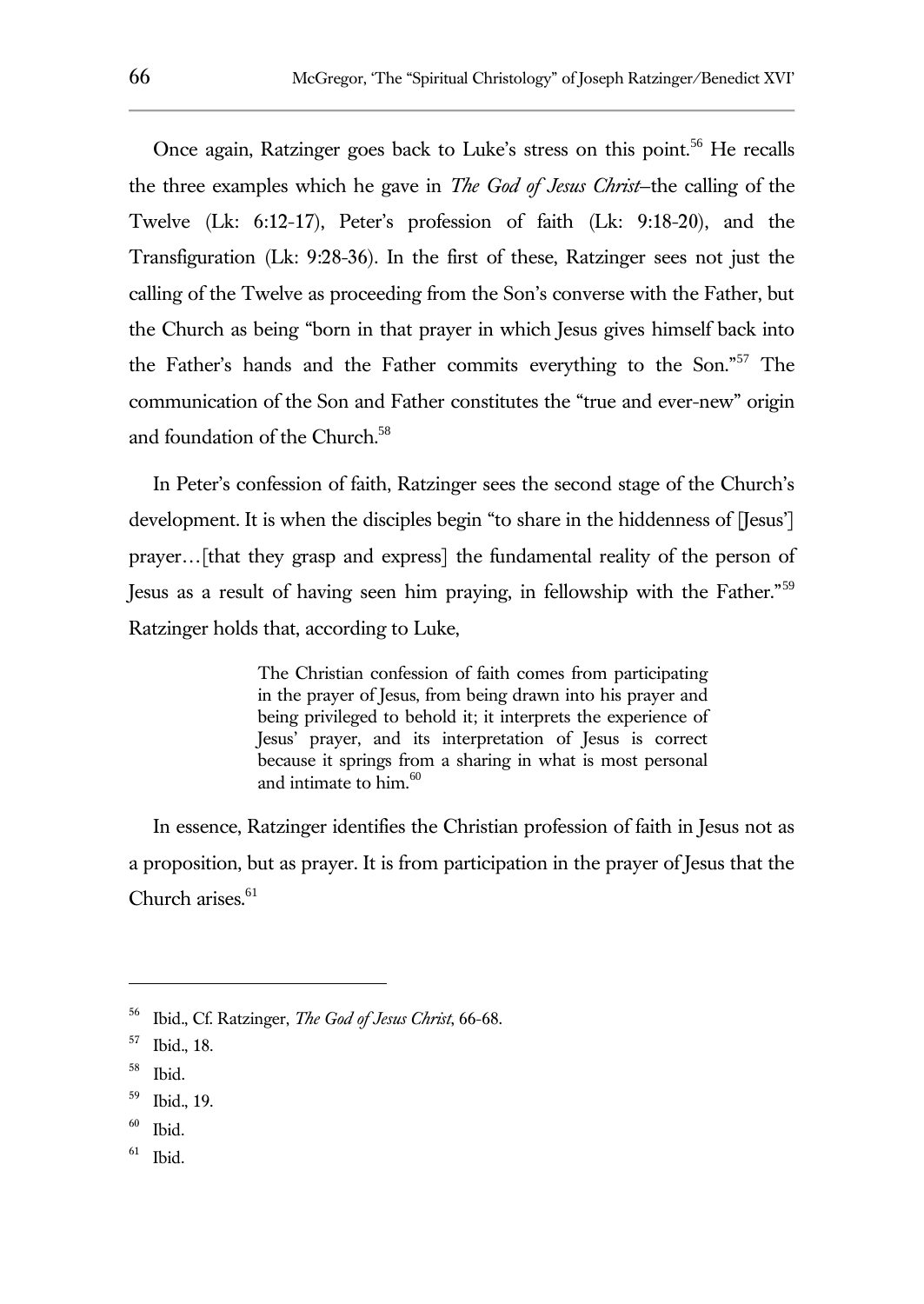In the third example, the Transfiguration makes visible what actually takes place in Jesus' prayer—revelation. As Ratzinger says, "Jesus' proclamation proceeds from this participation in God's radiance, God's glory, which also involves a seeing with the eyes of God—and therefore the unfolding of what was hidden."<sup>62</sup> Revelation and prayer are united in the person of Jesus, in the mystery of his Sonship. Moreover, Jesus' communication with the Father is the true reason for his Resurrection. The Son, who shares in the glory of the Father, cannot remain in death. Taking these three examples together, Ratzinger concludes that, for Luke, "the whole of Christology—our speaking of Christ—is nothing other than the interpretation of his prayer: the entire person of Jesus is contained in this prayer."<sup>63</sup>

Ratzinger gives three more examples from the other Evangelists to illustrate that his view is not unique to Luke. He calls attention to Mark's preservation of Jesus addressing the Father as *Abba*, a familiarity which demonstrates the absolute uniqueness of Jesus' relationship with the Father, and makes the term 'Son' the only possible one for fully expressing the relationship from Jesus' side (Mk:  $14:36$ ).<sup>64</sup> Further illustrating the uniqueness of this relationship is the account of Jesus teaching his disciples to pray (Mt: 6:9-13). The fact that the disciples are told to address God as 'Our Father' shows that although the disciples pray as a community, and through their common prayer participate in Jesus' relationship with God, the mode of their relationship with God is nevertheless not absolutely identical with that of Jesus, who is able to prayer 'my Father' in a unique way.<sup>65</sup> Finally, having seen that this relationship is not only expressed in the word 'Son,' but also in a series of formulas found throughout

<sup>62</sup> Ibid., 20.

<sup>63</sup> Ibid.

<sup>64</sup> Ibid., 20-21.

<sup>65</sup> Ibid., 21.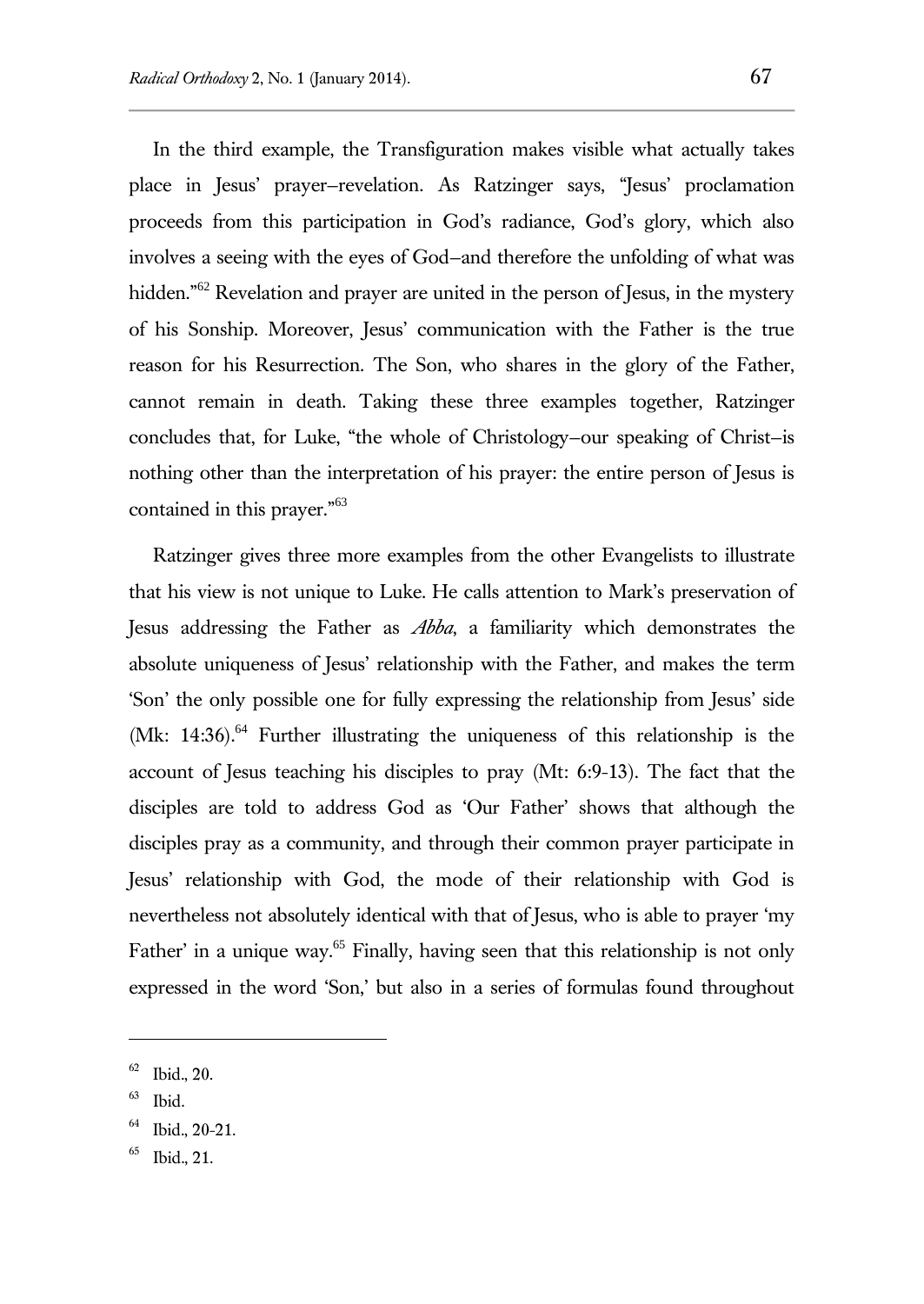Jesus' preaching in the synoptic Gospels that express his awareness that he speaks and acts not from himself, but from another, we can see that the emphasis in John's Gospel on 'Word,' 'Son,' and 'send' is not alien to the synoptic tradition. For Ratzinger, the fourth Gospel shows who Jesus is from the experience of intimate friendship.<sup>66</sup>

*The soteriological thesis: "Jesus died praying. At the Last Supper he had anticipated his death by giving himself, thus transforming his death, from within, into an act of love, into a glorification of God."*<sup>67</sup>

Ratzinger believes that in the prayer of Jesus we have the clue which links together Christology and soteriology, "the person of Jesus and his deeds and sufferings," and that Jesus fashioned his death into an act of prayer, of worship.<sup>68</sup> The fact that the 'death cry' of Jesus was misunderstood by the bystanders serves to demonstrate that only faith can recognise the messianic fulfilment of Psalm 21. Ratzinger holds that all the Evangelists agree on this Psalm being uniquely and complete fulfilled in the Passion of Jesus; it was the key Christological text of the early Christians.<sup>69</sup> The last words of Jesus were an expression of his innermost essence, which was to be in dialogue with the Father. His death was his handing over of himself to the Father completely. He fulfils Scripture in that Scripture becomes flesh in him.<sup>70</sup>

According to Ratzinger, once we see this, we can understand the indissoluble bond between the Last Supper and the death of Jesus. When Jesus anticipates his

<sup>66</sup> Ibid., 21-22.

<sup>67</sup> Ibid., 22.

<sup>68</sup> Ibid., 22.

<sup>69</sup> Ibid., 22-24.

<sup>70</sup> Ibid., 24.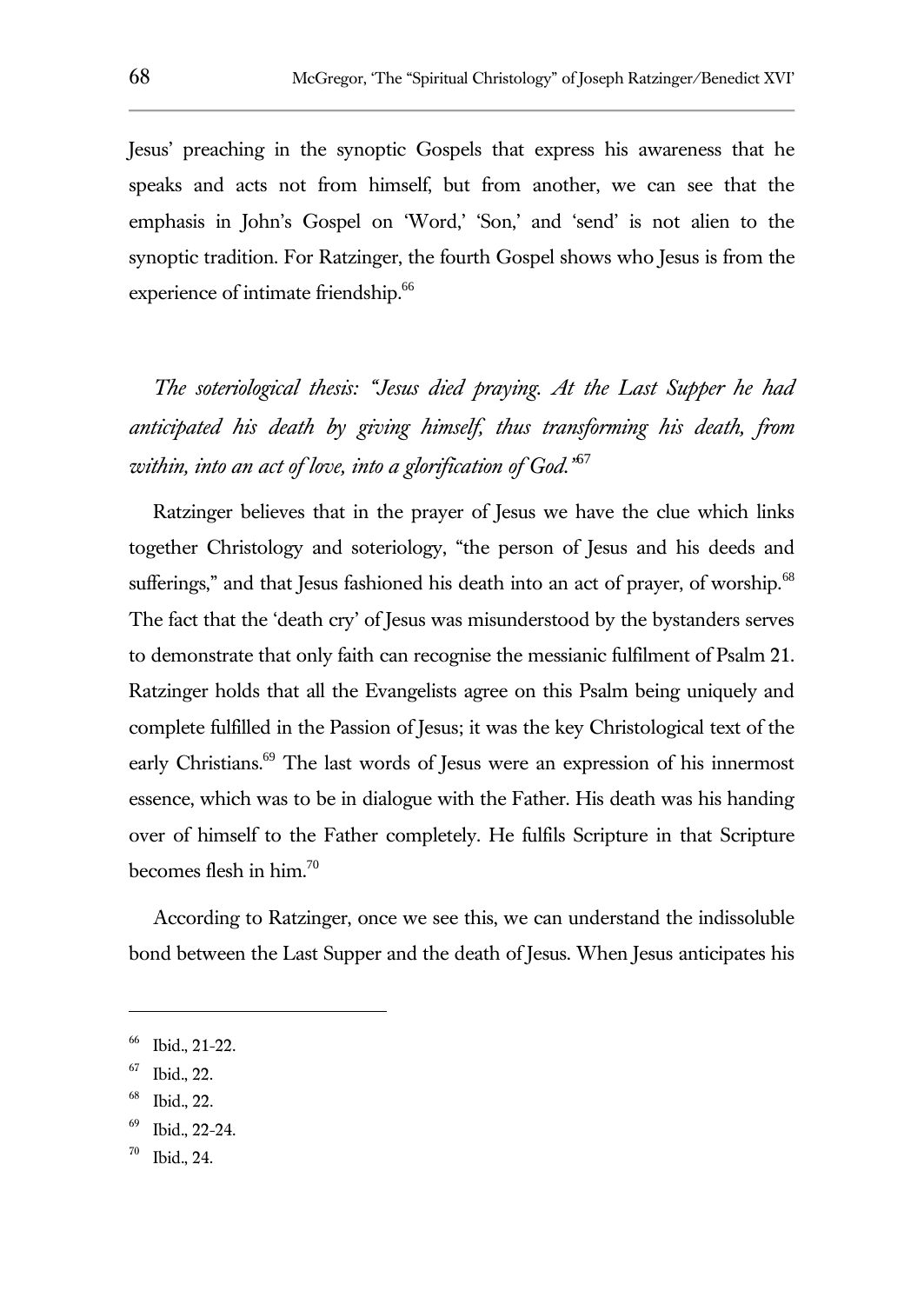death by sharing his body and blood, he transforms his death into an act of love. This is why John sees the death of Jesus as a glorification of God and of the Son (Jn 12:28; 17:21). What by nature is the destruction of communication is transformed into the supreme act of communication, having the power to redeem because it "signifies the triumph of love over death."<sup>71</sup>

# *The personal thesis: "Since the center of the person of Jesus is prayer, it is essential to participate in his prayer if we are to know and understand him."*<sup>72</sup>

Following the axiom of the co-naturality of the knower and the known, and what follows from it regarding the knowing of a person, (that there needs to be an entering into, a becoming one with, the one who is known in order to reach an understanding of that one), Ratzinger applies this axiom to religion. According to Ratzinger, the fundamental act of religion is prayer, and in Christianity prayer is "the act of self-surrender by which we enter the Body of Christ," and is thus an act of love. $73$ 

Since the prayer of Jesus, his communication with the Father, is the central act of his person, "it is only possible really to understand this person by entering into this act of prayer, by participating in it."<sup>74</sup> Ratzinger sees Jesus' comment that no one can come to him unless drawn by the Father (Jn 6:44) as confirmation of this. Unless one has a relationship with God "there can be no understanding of him who, in his innermost self, is nothing but relationship with

<sup>71</sup> Ibid., 25.

<sup>72</sup> Ibid.

<sup>73</sup> Ibid., 26.

<sup>74</sup> Ibid.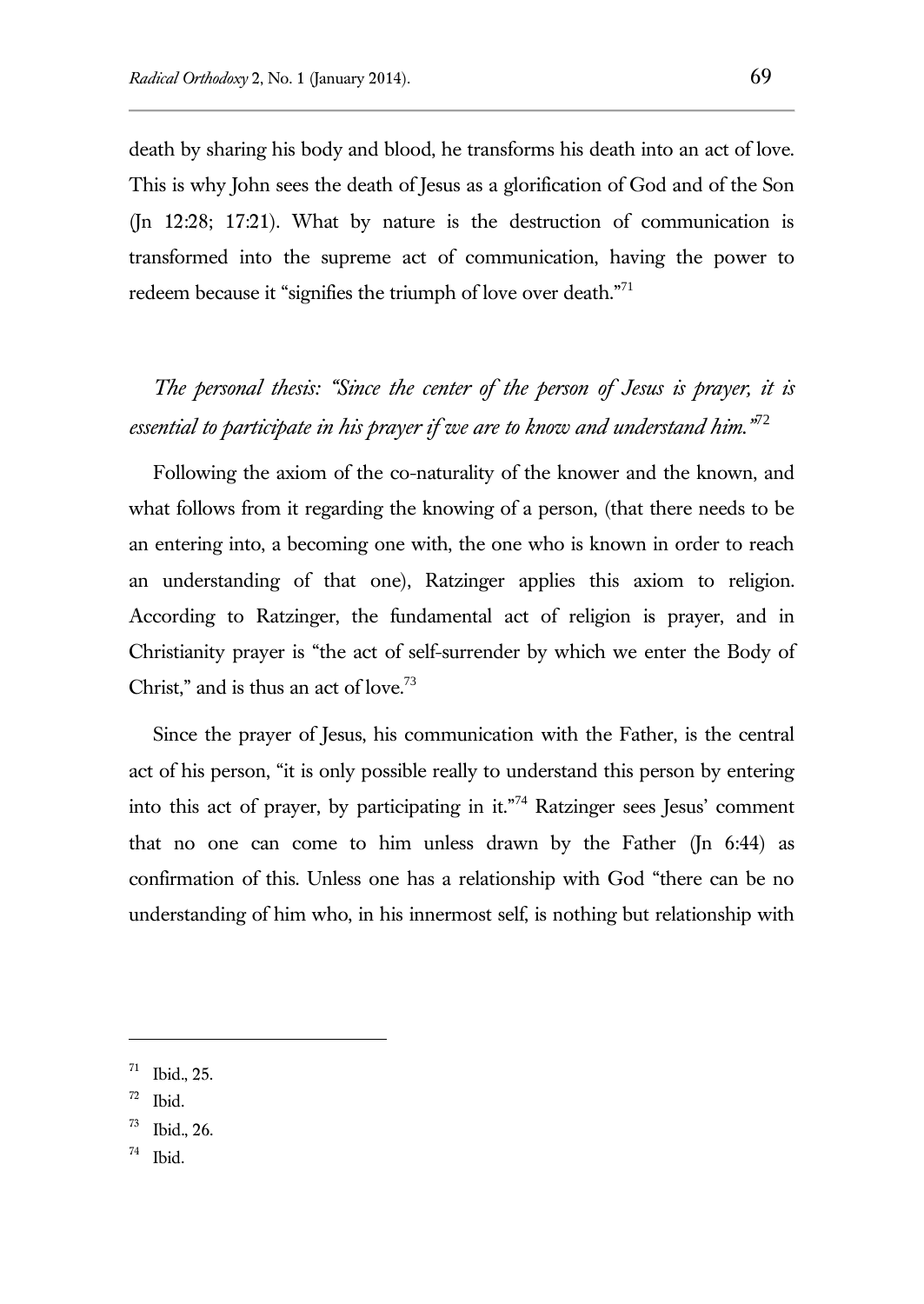God, the Father."<sup>75</sup> One may know things *about* him, but intimate knowledge of the person himself will elude us. Thus Ratzinger states that,

> Therefore, a participation in the mind of Jesus, i.e., in his prayer, which…is an act of love, of self-giving and selfexpropriation to men, is not some kind of pious supplement to reading the Gospels, adding nothing to knowledge of him or even being an obstacle to the rigorous purity of critical knowing. On the contrary, it is the basic precondition if real understanding, in the sense of modern hermeneutics-i.e., the entering-in to the same time and meaning—is to take place.<sup>76</sup>

What Ratzinger is proposing he calls a 'theological epistemology.' As he claims to find in the conversion of Paul (Acts 9:11), "The person who prays begins to see...as Richard of St. Victor says–'Love is the faculty of seeing."<sup>77</sup> While critical exegesis, the history of doctrine, and the anthropology of the human sciences are necessary, they are also insufficient. They "must be complemented by the theology of the saints, which is theology from experience. All real progress in theological understanding has its origin in the eye of love and in its faculty of beholding."<sup>78</sup>

*The ecclesial thesis: "Sharing in Jesus' praying involves communion with all his brethren. Fellowship with the person of Jesus, which proceeds from participation in his prayer, thus constitutes the all-embracing fellowship that Paul calls the 'Body of Christ.' So the Church—the 'Body of Christ'—is the true* 

l

78 Ibid.

<sup>75</sup> Ibid.

<sup>76</sup> Ibid.

<sup>77</sup> Ibid., 27. Cf. PL 196:1203.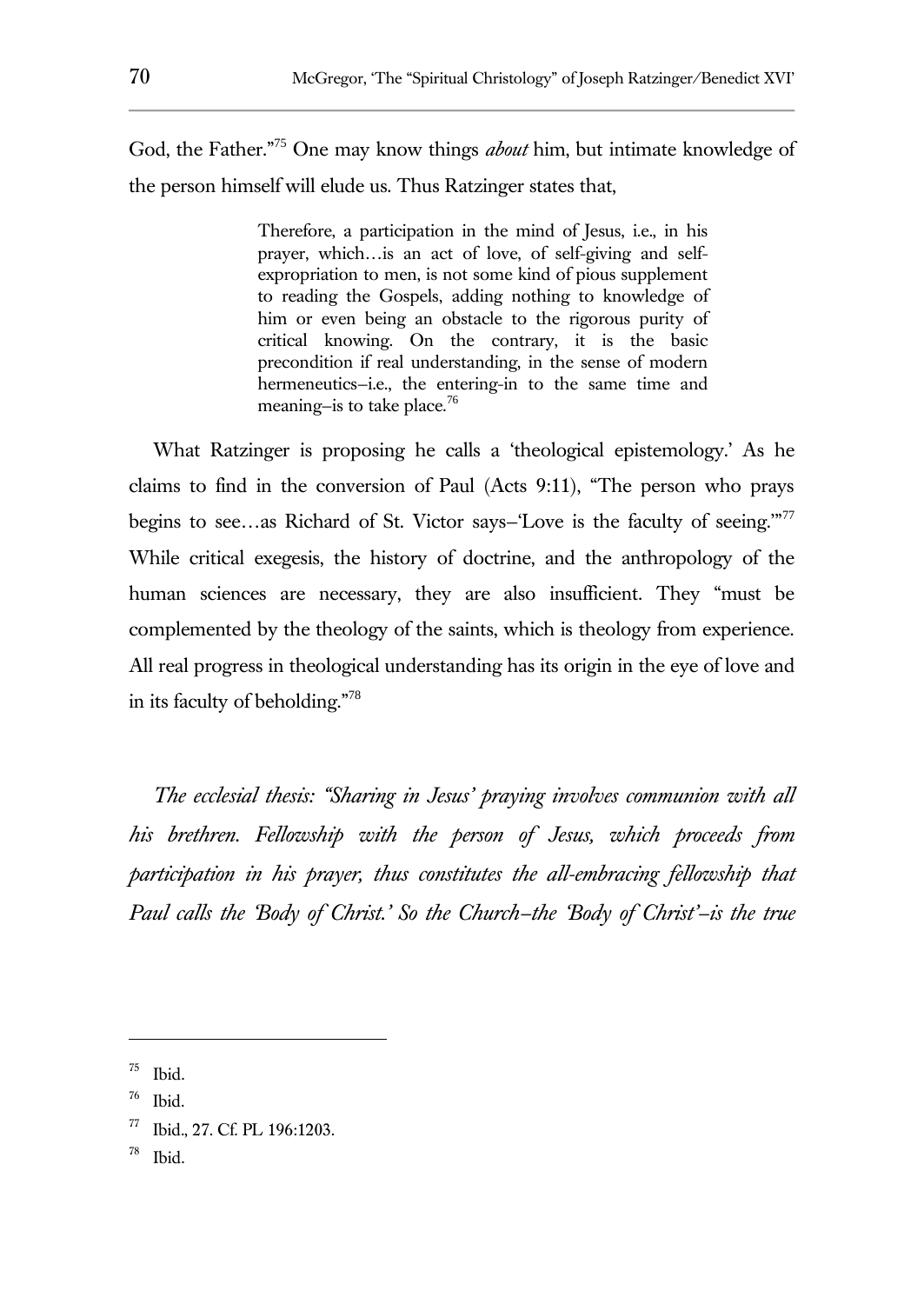*subject of our knowledge of Jesus. In the Church's memory the past is present because Christ is present and lives in her."*<sup>79</sup>

As we have seen, according to Ratzinger, for us, God is not 'my Father' as he is for Jesus, but 'our Father.' We have the right to call God 'Father' because we have been created by him and for each other. However, "To recognize and accept God's Fatherhood always means accepting that we are set in relation to one another: man is entitled to call God 'Father' to the extent that he participates in the 'we'—which is the form under which God's love seeks him."<sup>80</sup>

Besides a biblical foundation for this experience, Ratzinger posits a supporting existential one—human reason and historical experience. For him, the "history of religion and of the mind…[reveals] a peculiar dichotomy in the question of God."<sup>81</sup> On the one hand, there has been an acceptance of rational evidence for the existence of God (cf. Wis 13:4; Rom 1:19f), and on the other, "a tremendous obscuring and twisting of the image of God," a point which St. Paul also takes up in the passage from Romans.<sup>82</sup> When people try to name and describe the God whom we know to exist, "the image of God falls apart in contradictory aspects. They do not simply eliminate the primary evidence, but they so obscure it as to make it unrecognizable; indeed, in the extreme cases, they can actually destroy it entirely."<sup>83</sup>

In addition, Ratzinger posits a recurring theme of revelation in the history of religions, showing that although man cannot himself create a relationship with God,

l

83 Ibid.

<sup>79</sup> Ibid., 27.

<sup>80</sup> Ibid., 27-28. Cf. Cyprian, *De dominica oratione* 10-11, CSEL III 1:273f.

<sup>81</sup> Ibid., 28.

<sup>82</sup> Ibid.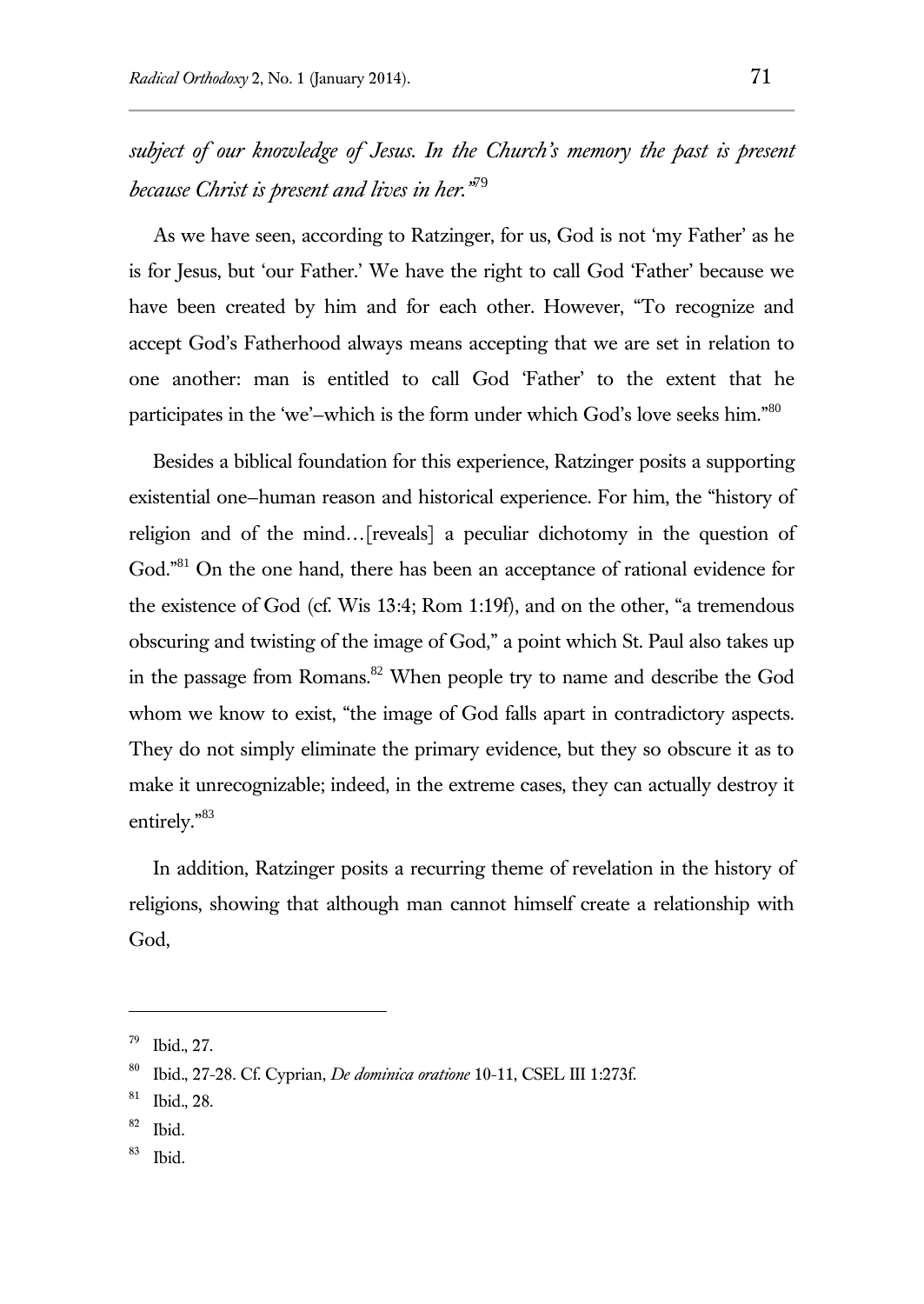the existing means of relating to God go back to an initiative on the latter's part, the tradition of which is passed on within a community as the wisdom of the ancients. To that extent, even the awareness that religion must rest on a higher authority than one's own reason, and that it needs a community as a 'carrier,' is part of mankind's basic knowledge, through found in manifold forms and even distortions.<sup>84</sup>

Ratzinger then applies these biblical and existential insights to Jesus, maintaining that, although Jesus's personal relationship to God was unique, it did not depart from the pattern just described. For Ratzinger, Jesus' dialogue with the Father was also a dialogue with Moses and Elijah, the Law, and the Prophets (cf. Mk: 9:4). Jesus revealed the 'spirit' of the Old Testament and, in doing so, revealed the Father 'in the Spirit.' In doing so he fulfilled, rather than destroyed, the 'letter' of the Old Testament. He did not destroy the People of God, but renewed them, and gave 'the nations' access to the 'Spirit of revelation,' and hence to God the Father. Jesus did not found a new 'People of God,' a new Church. Rather, "Jesus made the old People of God into a new People by adopting those who believe in him into the community of his own self (of his 'Body')."<sup>85</sup> According to Ratzinger, this adoption was made possible by the death of Jesus, which he transformed "into an act of prayer, an act of love, and thus by making himself communicable."<sup>86</sup> Putting it another way, Ratzinger states that

> Jesus has entered into the already existing subject of tradition, God's people of Israel, with his proclamation and his whole person, and by doing so he has made it possible for people to participate in his most intimate and personal act of being, i.e., his dialogue with the Father. $87$

<sup>84</sup> Ibid., 29.

<sup>85</sup> Ibid., 30.

<sup>86</sup> Ibid.

<sup>87</sup> Ibid.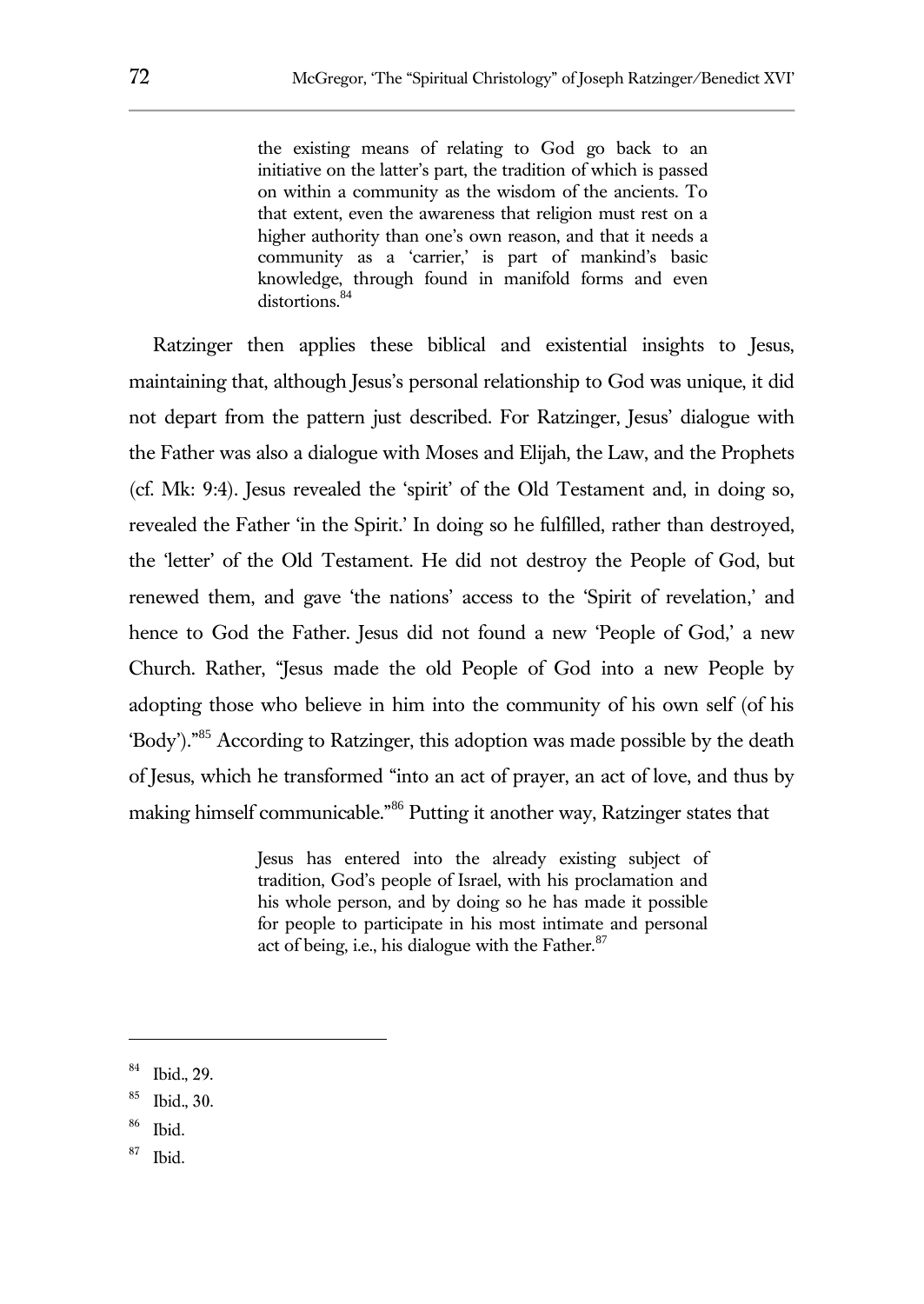For Christians, this means "that we are in communication with the living subject of tradition," the Church.<sup>88</sup> According to Ratzinger, the New Testament bears witness to this reality in presupposing that the Church is its subject, in the sense of the one who 'speaks' it. The Johannine corpus expresses this in what Ratzinger calls the 'ecclesial we' (cf. 1 Jn 5:1-20; Jn 3:11), a 'we' that "points to the Church as the subject of knowledge in faith."<sup>89</sup>

Ratzinger also points to the concept of 'remembrance' in John's Gospel, as demonstrating how "the Church's tradition is the transcendental subject in whose memory the past is present."<sup>90</sup> Over time, the Holy Spirit leads the Church to a deeper and clearer understanding of what she remembers; not an absolutely new knowledge, but "the process whereby the memory becomes aware of itself (cf. Jn: 14:26; 16:13)."<sup>91</sup>

According to Ratzinger, this 'memory' of the Church provides the hermeneutical context for the individual's exercise of reason in understanding the faith of the Church. In understanding, as well as in love, there needs to be a 'fusing' of the 'I' with the 'other.' The 'memory' of the Church is enriched and deepened in two ways: "by the experience of love which worships…[and by being] continually refined by critical reason."<sup>92</sup> In other words, theology has an ecclesial quality which is "not an epistemological collectivism, not an ideology which violates reason, but a hermeneutical context which is essential to reason if it is to operate at all."<sup>93</sup>

 $\overline{a}$ 

91 Ibid.

93 Ibid.

<sup>88</sup> Ibid.

<sup>89</sup> Ibid., 31.

<sup>90</sup> Ibid.

<sup>92</sup> Ibid., 32.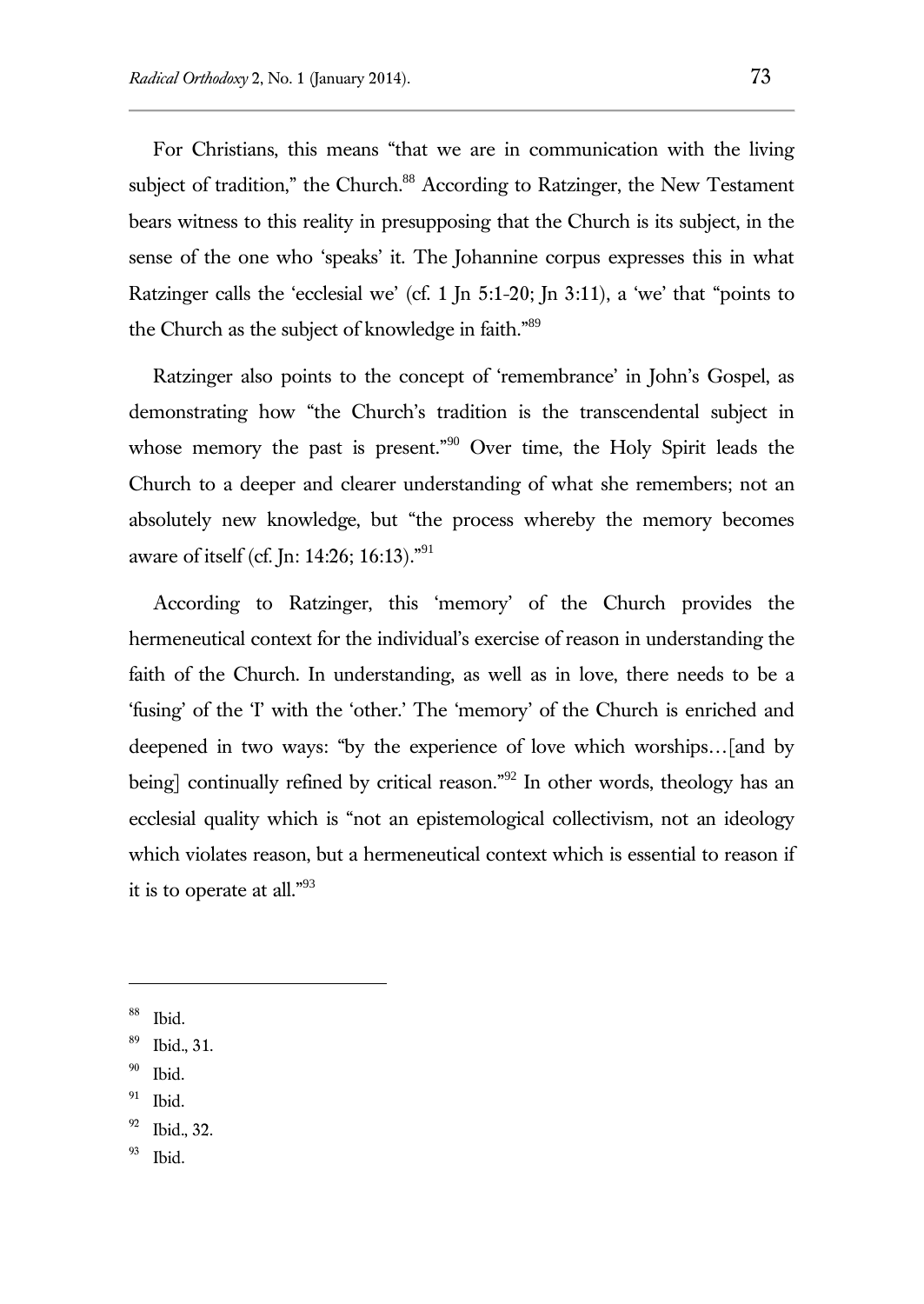*The dogmatic thesis: "The core of the dogma defined in the councils of the early Church consists in the statement that Jesus is the true Son of God, of the same essence as the Father and, through the Incarnation, equally of the same essence as us. Ultimately this definition is nothing other than an interpretation of the life and death of Jesus, which was preordained from the Son's primal conversation with the Father. That is why dogmatic and biblical Christology cannot be divorced from one another or opposed to one another, no more than Christology and sociology can be separated. In the same way, Christology 'from above' and 'from below,' the theology of the Incarnation and the theology or the Cross, form an indivisible unity."*<sup>94</sup>

According to Ratzinger, this thesis follows from theses one and two, the testimony of Sacred Scripture regarding the prayer of Jesus, in particular his prayer on the Cross. Ratzinger holds that the dogma that Jesus is the true Son of God, of the same essence of the Father and of us, is simply puts the meaning of Jesus' prayer into the language of philosophical theology.<sup>95</sup>

Ratzinger is aware of the charge that dogma has distorted the original 'Hebraic' faith in Jesus by replacing trust in saving grace with a 'Greek' doctrine about ontology. His response is to address the nature of salvation. His argument runs thusly: If Christ saves man, 'liberates' him, what is the nature of this liberation? What is 'human freedom?' Freedom without truth is not true freedom. Moreover, human freedom means being 'like God,' 'becoming like God,' even 'being God.' All human programs of liberation have this as their goal, since "the yearning for freedom is rooted in man's being."<sup>96</sup> Therefore, when we ask questions about truth and freedom we are asking ontological questions.

<sup>94</sup> Ibid.

<sup>95</sup> Ibid., 32-33.

<sup>96</sup> Ibid., 33.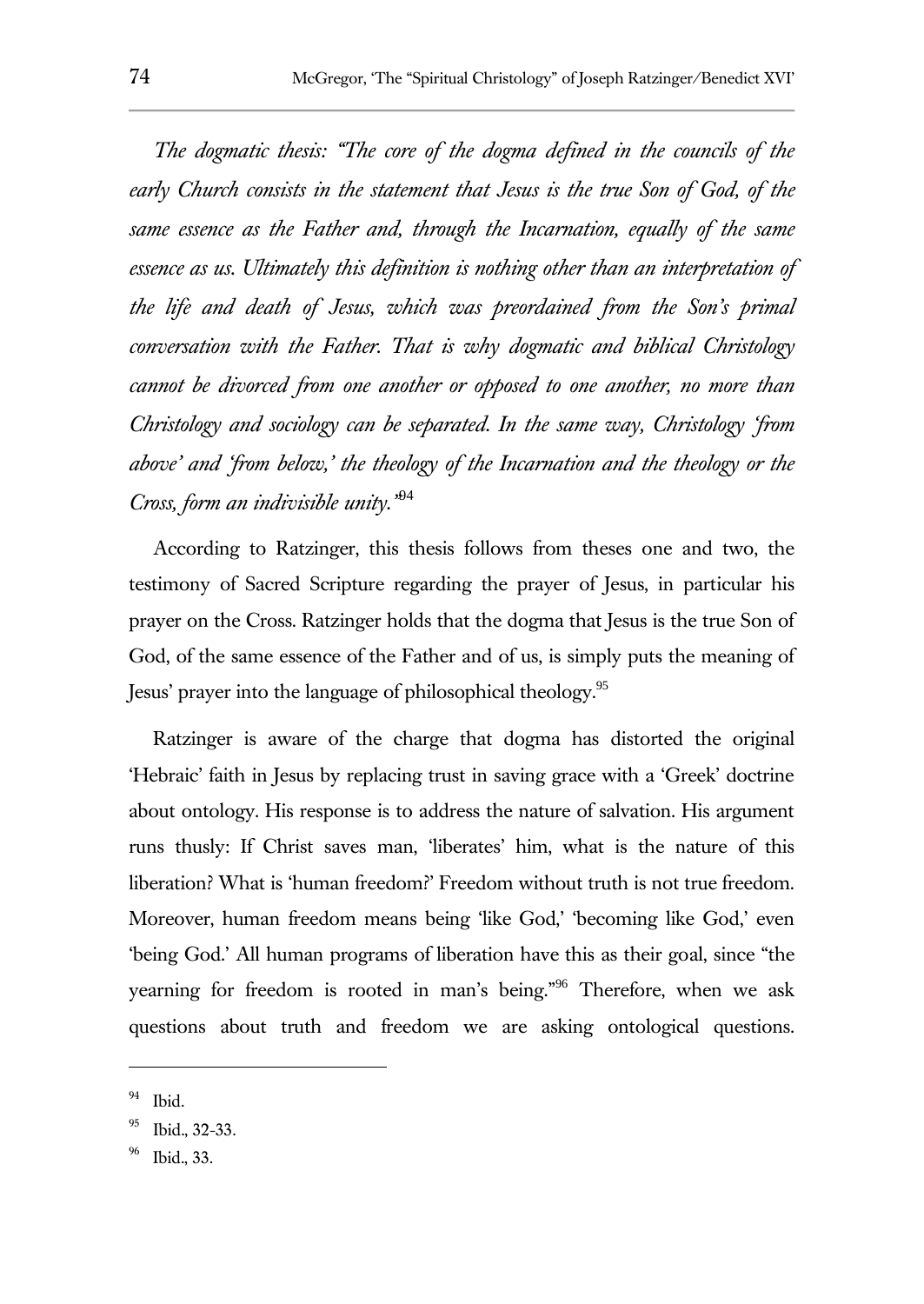Ratzinger maintains that, because the question of being arises from the desire for freedom and the need for truth, it does not belong to any particular stage of man's intellectual development, but is perennial.<sup>97</sup>

According to Ratzinger, the contemporary rejection of ontological questions does not spring from a desire for a return to a simple 'Hebraic' faith, but from a 'positivist' position that only looks at the phenomenal level and rejects the possibility of knowing the truth of being. However, "The question of truth and the question of freedom are involved in the question of being and therefore also in the question of God."<sup>98</sup> Ultimately, these questions *are* the question of God. Particular times may develop particular methods of addressing these questions, but they can never be put aside, and any interpretation of the New Testament which does so is theologically irrelevant.

Concretely, when we address the question of Jesus' prayer we are asking about the nature of his person, that which is central to his humanity. For Ratzinger,

> the New Testament designates [the prayer of Jesus] as the place where man may actually become God, where his liberation may take place; it is the place where he touches his own truth and becomes true himself. The question of Jesus' filial relationship to the Father gets to the very root of the question of man's freedom and liberation, and unless this is done, everything else is futile. Any liberation of man which does not enable him to become divine betrays man, betrays his boundless yearning.<sup>99</sup>

To the charge that 'of one substance with the Father' departs from the biblical understanding of who Jesus is, Ratzinger replies that it simply translates the word 'Son' into philosophical language. According to him, such a translation

<sup>97</sup> Ibid., 34.

<sup>98</sup> Ibid., 35.

<sup>99</sup> Ibid.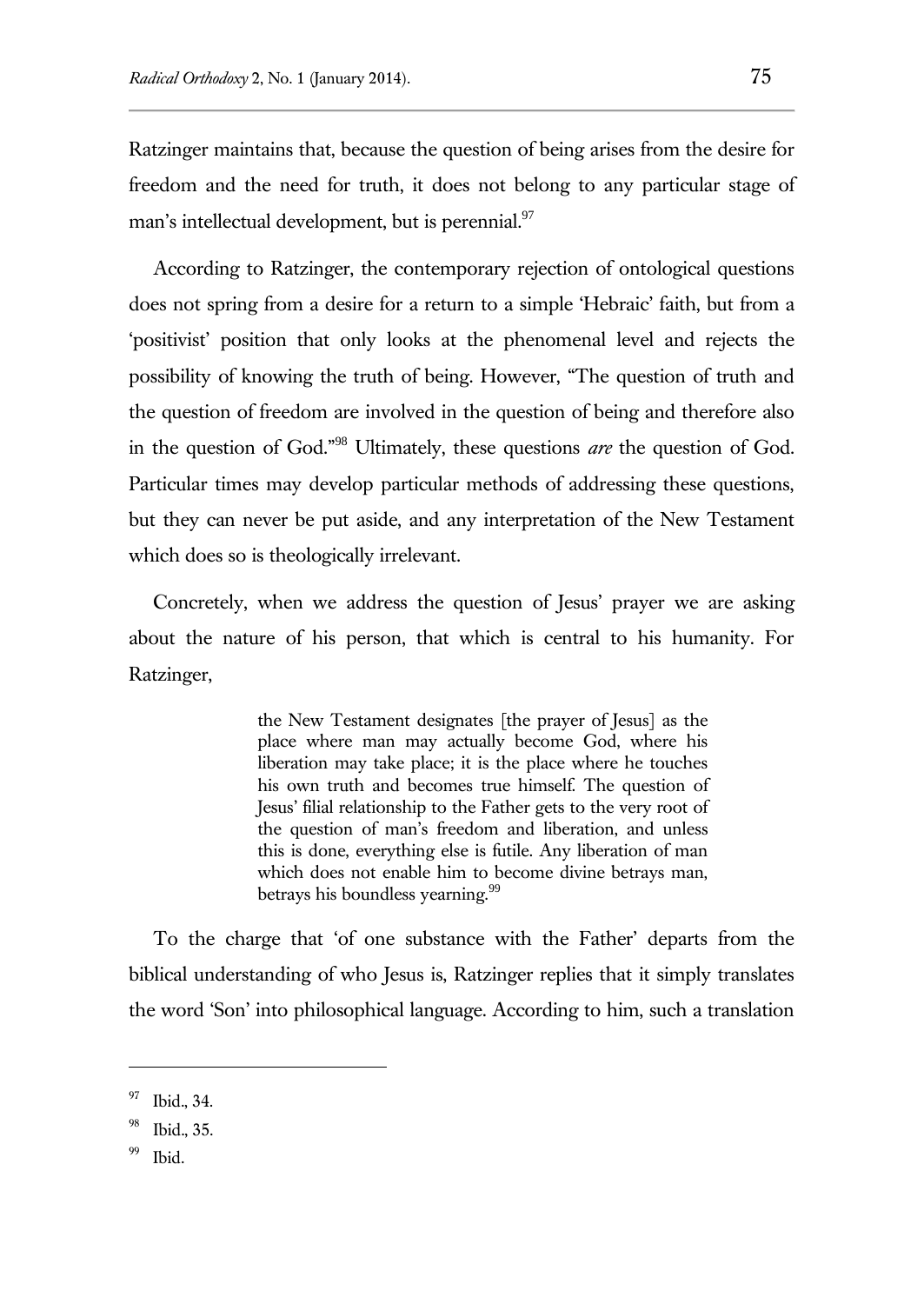became necessary when faith began to reflect upon and ask questions about what exactly the word 'Son' meant when applied to Jesus. Was it being used metaphorically, or did it have a more concrete meaning? According to Ratzinger, 'of one substance' means that the term 'Son' is to be understood literally, not metaphorically. Thus, the phrase does not add to the testimony of the New Testament; it defends it from being allegorised. "Jesus is not only *described* as the Son of God, he *is* the Son of God."<sup>100</sup>

*The volitional thesis: "The so-called Neo-Chalcedon theology which is summed up in the Third Council of Constantinople (680-681) makes an important contribution to a proper grasp of the inner unity of biblical and dogmatic theology, of theology and religious life. Only from this standpoint does the dogma of Chalcedon (451) yield its full meaning."*<sup>101</sup>

According to Ratzinger, the Council of Chalcedon left a residual parallelism of the two natures in Christ. It was this parallelism which enabled the genesis of certain post-conciliar divisions. What needed to be clarified was the mode of unity of the true humanity and divinity of Jesus. This meant a clarification of the nature of the one Person in Christ, so that there could be seen a unity of mutual indwelling and not just a juxtaposition. According to Ratzinger, "Only in this way can there be that genuine 'becoming like God,' without which there is no liberation and no freedom."<sup>102</sup>

In Ratzinger's view, the achievement of the Third Council of Constantinople was twofold. First, it preserved the human nature of Christ from any amputation or reduction. Secondly, it abolished any dualism or parallelism of the two

<sup>100</sup> Ibid., 36.

<sup>101</sup> Ibid., 37.

<sup>102</sup> Ibid., 38.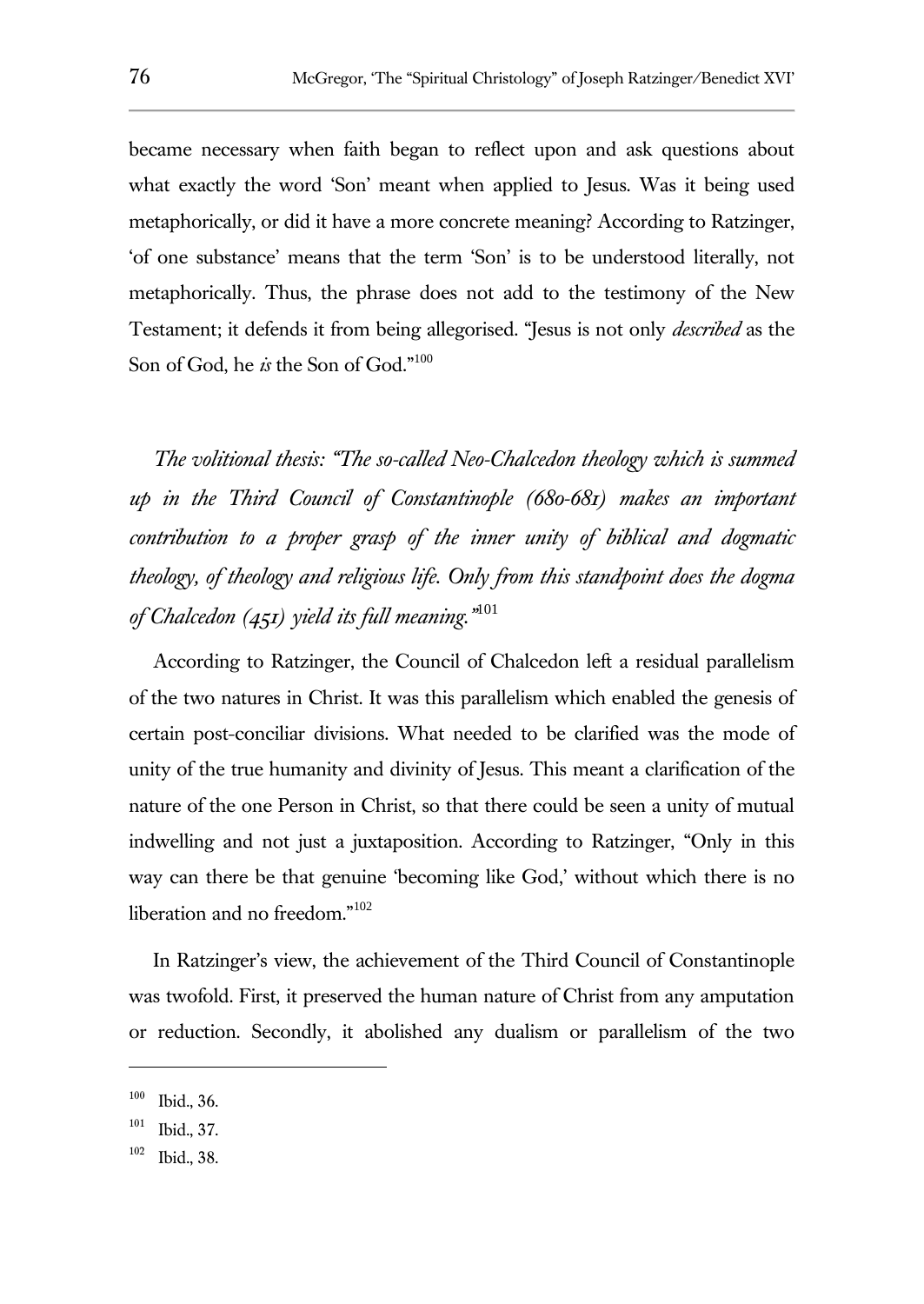natures, which had been adopted in order to protect the human freedom of Jesus. Ratzinger maintains that this attempt to safeguard Jesus' human freedom forgot that "when the human will is taken up into the will of God, freedom is not destroyed; indeed, only then does genuine freedom come into its own."<sup>103</sup>

Ratzinger's reading of Constantinople III is that when the human will of Jesus follows the divine will it is not absorbed into the divine will, but becomes one not in a 'natural' manner, but in freedom. The metaphysical twoness of the wills remain, but unity is achieved in the realm of the person. The two wills become one personally, not naturally. This free unity, a form of unity created by love, is "higher and more interior than a mere natural unity," corresponding to the highest form of unity, the trinitarian.<sup>104</sup>

The text which the Council cites in order to illustrate this unity is John 6:38: "I have come down from heaven, not to do my own will, but the will of him who send me." Ratzinger understands the passage thusly:

> Here it is the divine Logos who is speaking, and he speaks of the human will of the man Jesus as his will, the will of the Logos. With this exegesis of John 6:38 the Council indicates the unity of the subject in Christ. There are not two 'I''s in him, but only one. The Logos speaks in the I-form of the human will and mind of Jesus; it has become his I, has become adopted into his I, because the human will is completely one with the will of the Logos. United with the latter, it has become a pure Yes to the Father's will.<sup>105</sup>

Ratzinger maintains that this distinction, which he thinks has received little attention until now, was worked out by St. Maximus the Confessor in his distinction between "the  $\theta \epsilon \lambda \eta \mu \alpha \phi \nu \sigma \iota \kappa \delta \nu$ , which belongs to the nature and thus exists separately in Christ's godhead and manhood, from the 'gnomic'  $\theta \epsilon \lambda \eta \mu \alpha$ ,

<sup>103</sup> Ibid.

<sup>104</sup> Ibid.

<sup>105</sup> Ibid., 39.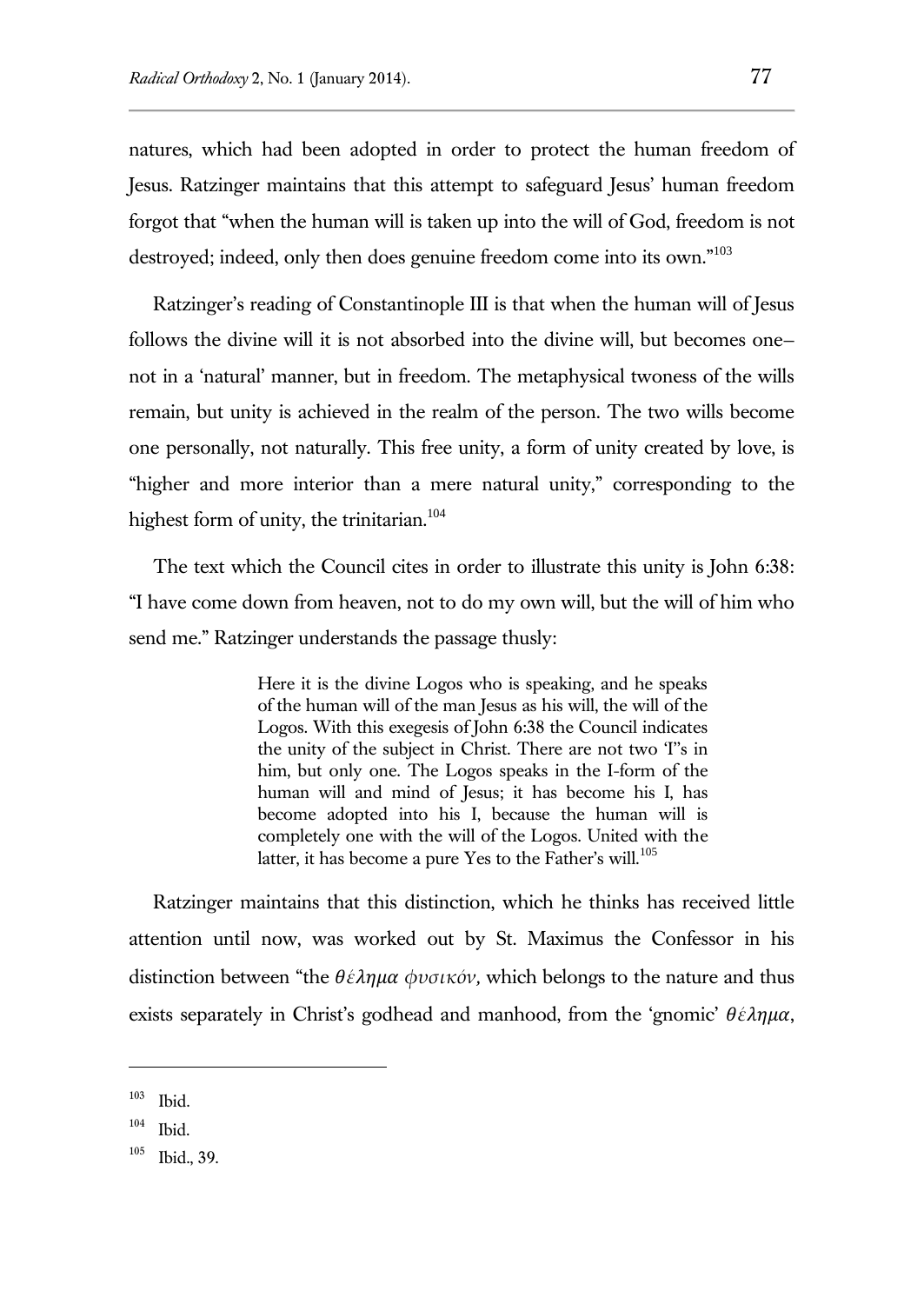'which is identical with the *liberum arbitrium* and pertains to the person; in Christ it can only be a single  $\theta \hat{\epsilon} \lambda n u \alpha$  since he subsists in the divine person,' (citing I. Beck in H. Jedin (ed.), *Handbuch der Kirchengeschicte II*, 2 (Freiburg: 1975): 39-43, at 41.)"<sup>106</sup> According to Ratzinger, Maximus illuminates the context of the Council's teaching by way of reference to the prayer of Jesus on the Mount of Olives, a prayer in which the inner life of the Word-made-man is revealed. In the prayer, "Not what I will, but what thou wilt" (Mk: 14:36), we see the human will of Jesus assimilating itself to the will of the Son. Ratzinger states that,

> In doing this, [Jesus] receives the Son's identity, i.e., the complete subordination of the I to the Thou, the self-giving and self-expropriation of the I to the Thou. This is the very essence of him who is pure relation and pure act. Wherever the I gives itself to the Thou, there is freedom because this involves the reception of the 'form of God.'<sup>107</sup>

Ratzinger thinks that this is even clearer if we approach it from the side of the Logos, who

> so humbles himself that he adopts a man's will as his own and addresses the Father with the I of this human being; he transfers his own I to this man and thus transforms human speech into the eternal Word, into his blessed 'Yes, Father.' By imparting his own I, his own identity, to this human being, he liberates him, redeems him, makes him God. Now we can take the real meaning of 'God has become man' in both hands, as it were: the Son transforms the anguish of a man into his own filial obedience, the speech of the servant into the Word which is the Son.<sup>108</sup>

Ratzinger is convinced that it is only our participation in this freedom of Jesus, the Son, this unity of our will with that of God, which meets our desire to become divine. The prayer "which enters into the praying of Jesus and becomes

<sup>106</sup> Ibid., 39-40. Here Ratzinger is citing Hans-Georg Beck in Hubert Jedin (ed.), *Handbuch der Kirchengeschichte II* (Freiburg: Herder, 1975): 39-43, at 41.

<sup>107</sup> Ibid., 40.

<sup>108</sup> Ibid., 41.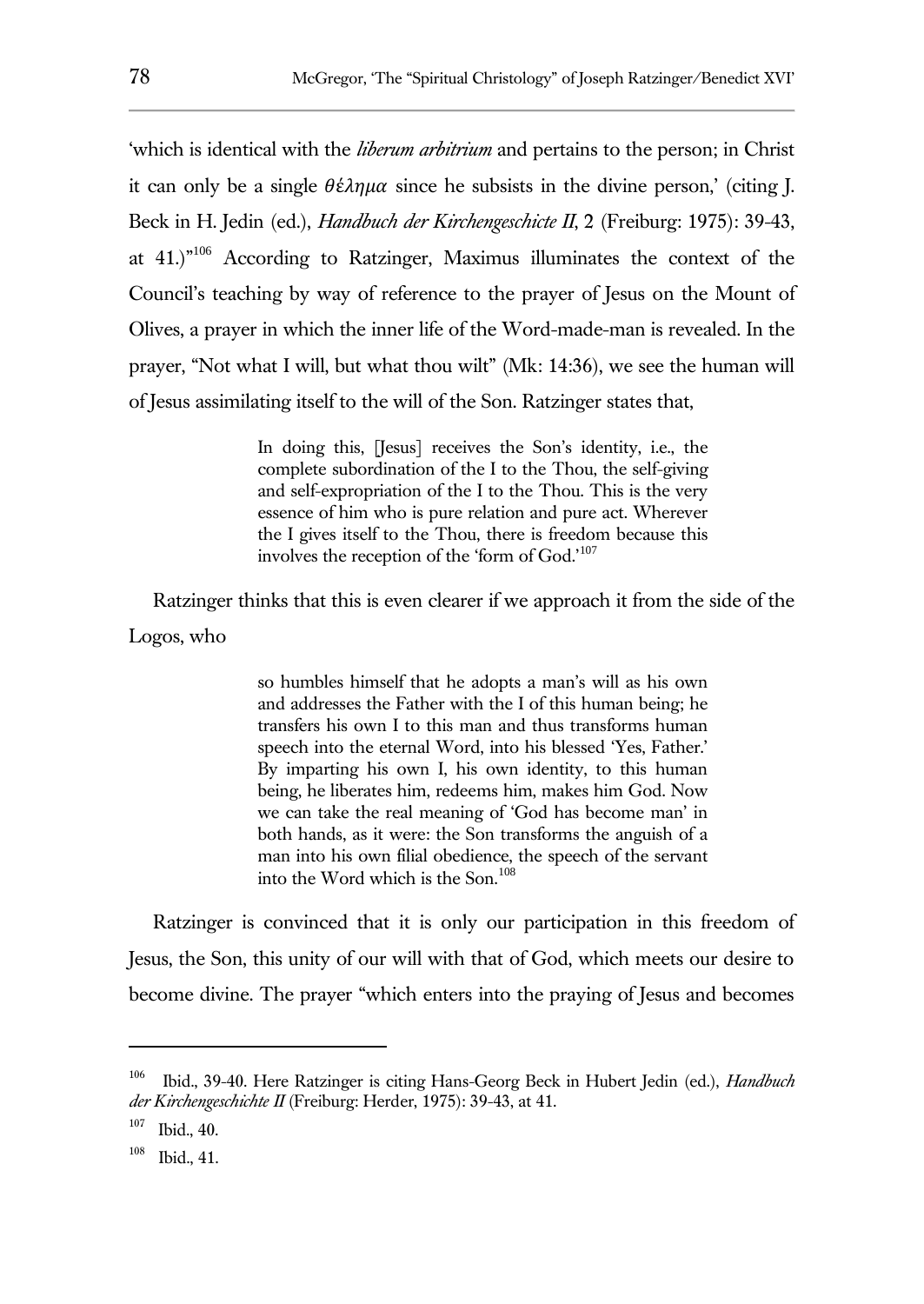the prayer of Jesus in the Body of Christ [is] freedom's laboratory."<sup>109</sup> The only way to the right ordering of the world is through a conscience that has been radically recreated through this participation.

*The hermeneutical thesis: "The historical-critical method and other modern scientific methods are important for an understanding of Holy Scripture and tradition. Their value, however, depends on the hermeneutical (philosophical) context in which they are applied."*<sup>110</sup>

Ratzinger thinks that an incorrect use of the historical-critical method can lead to a divorce between scholarship and tradition, reason, and faith. Critical exegesis does not *ipso facto* poison faith, but neither is it the real magisterium. Faith and reason are not contradictory if exercised properly. Rather, an irrational faith is inhuman, and a faithless reason is blind.<sup>111</sup>

Ratzinger holds that, like any tool, the effectiveness of the historical-critical method depends on how it is used—that is, on the hermeneutical and philosophical presuppositions one brings to its application. Such a context always exists, whether the historical critic is aware of it or not. There is no difficulty with a critical investigation of history, only with unexamined presuppositions.<sup>112</sup> The initial presupposition was that of the Enlightenment, which thought that history could correct dogma, could uncover a genuine historical Jesus who would correct the Christ of faith. Despite continual attempts to purge the method of rationalistic presuppositions, attempts which have yielded many important insights into the biblical testimony, the rationalistic

<sup>109</sup> Ibid., 42.

<sup>110</sup> Ibid., 42.

<sup>111</sup> Ibid., 42-43.

<sup>112</sup> Ibid., 43.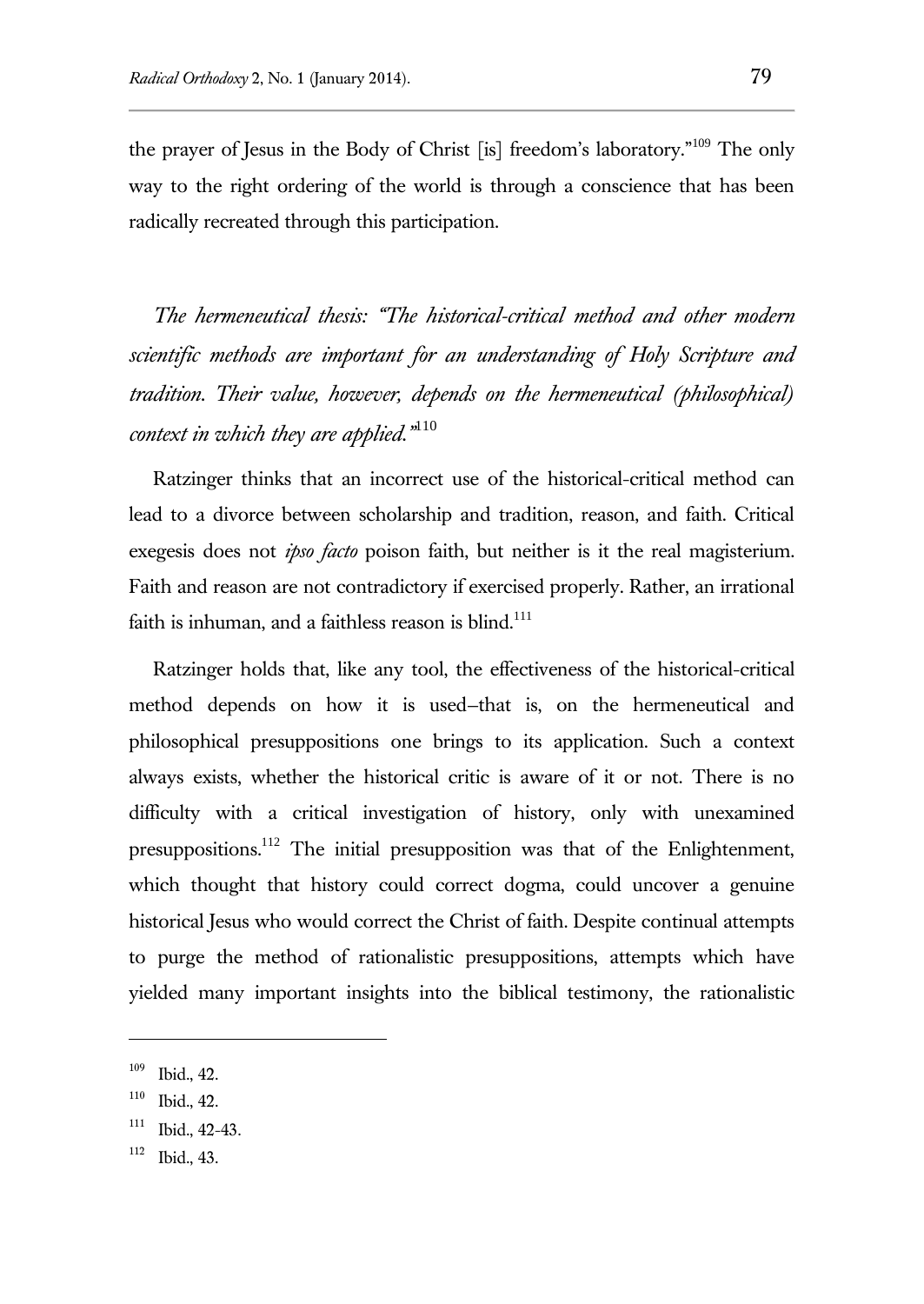approach which sidelines faith has led to multiple divorces, not just of Jesus and Christ, but the inner unity of the New Testament books, of the New and the Old Testaments, and of the historical Jesus himself. Rather than establishing who the 'real' Jesus is, this approach has produced multiple and conflicting portraits of Jesus, "the Jesus of the logia, the Jesus of this or that community, Jesus the philanthropist, Jesus the Jewish rabbi, the apocalyptic Jesus, Jesus the Zealot, Jesus the revolutionary, the political Jesus, etc."<sup>113</sup> According to Ratzinger, these divisions reflect the divisions in human thinking and action, divisions which the real Jesus came to overcome.

Ratzinger then raises the question of how one can discern if a hermeneutic is valid or not. He takes a 'scientific' view, that "the legitimacy of an interpretation depends upon its power to explain things."<sup>114</sup> Hence, the less an interpretation "needs to interfere with the sources, the more it respects the corpus as given and is able to show it to be intelligible from within, by its own logic, the more apposite such an interpretation is."<sup>115</sup> The more an interpretation can truly unify, can truly achieve a synthesis, the more it is to be trusted.

Ratzinger holds that only the hermeneutic of faith can do this, and that this hermeneutic has a twofold unifying power. First, it alone has the unity of vision that can accept the whole testimony of the sources, with all their nuances, pluriformity, and apparent contradictions. For example, "Only the doctrine of the two natures joined together in one Person is able to open up a vista in which the apparent contradictions found in the tradition each have enough scope and can be moulded together into a totality."<sup>116</sup> All rationalistic pictures of Jesus are partial, surviving only by absolutising a portion of the sources or postulating

114 Ibid.

<sup>113</sup> Ibid., 44.

<sup>115</sup> Ibid., 45.

<sup>116</sup> Ibid.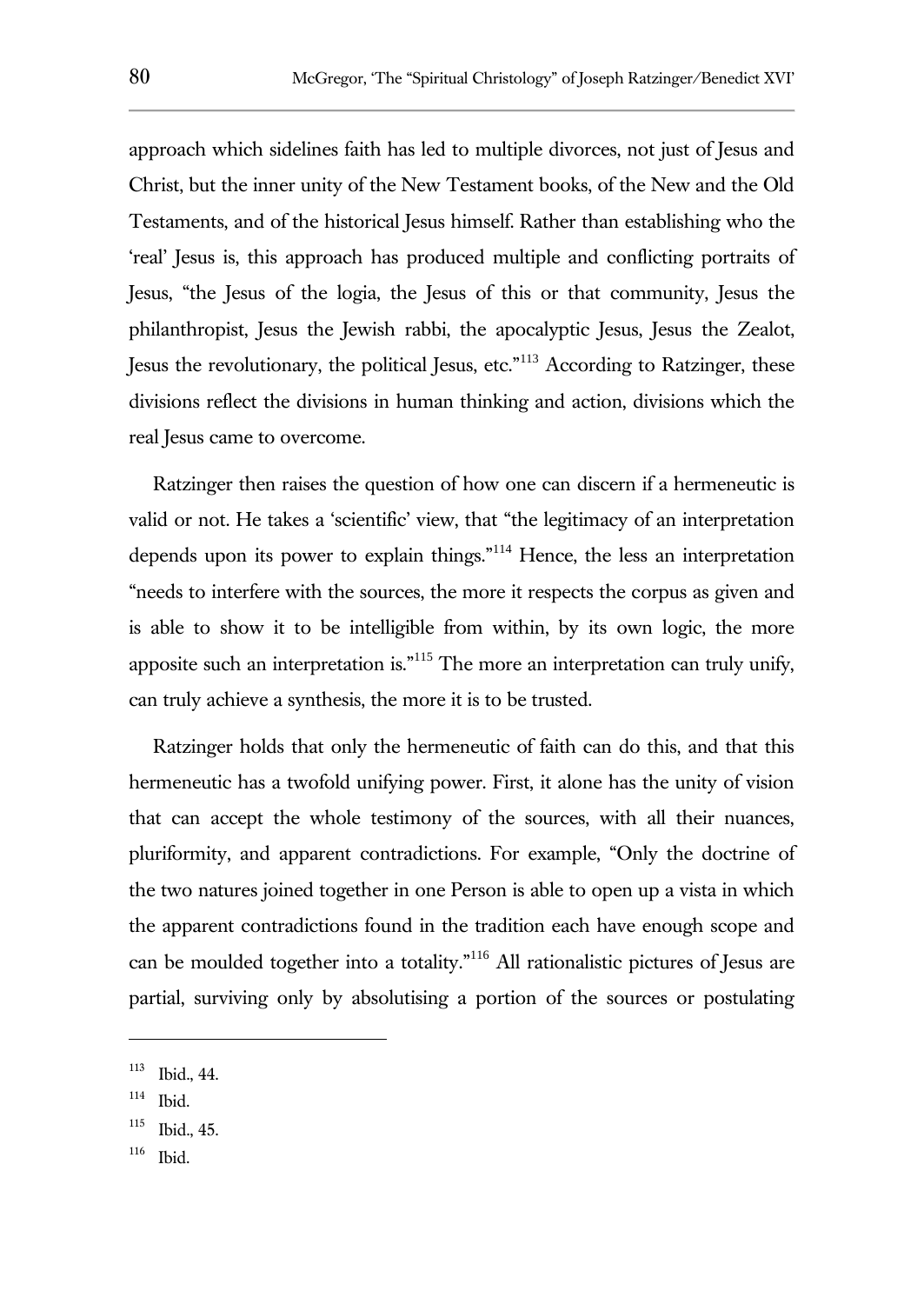theoretical sources behind the sources. Paradoxically, this involves "throwing doubt on some part of the historical corpus."<sup>117</sup> All histories are equal, but some histories are more equal than others.

The second unifying power of faith is its unique ability to transcend the differences between cultures, times, and peoples. Their particular values find a higher unity in the incarnate Word. Only the hermeneutic of faith can "initiate a spiritual fellowship in which everything belongs to everyone and there is a mutual relationship of giving and receiving, because of him who has given us himself and, in and with himself, the whole fullness of God."<sup>118</sup>

Ratzinger concludes his elucidation of this thesis by stating that the unity of the person of Jesus, who embraces the human and divine, "prefigures that synthesis of man and world to which theology is meant to minister."<sup>119</sup> The theologian's task is to "bring to light the foundations for a possible unity in a world marked by divisions…[and] to answer the question of how this unity can be brought about today."<sup>120</sup> However, this can only be done if the theologian

> enters that 'laboratory' of unity and freedom of which we have spoken, i.e., where his own will is refashioned, where he allows himself to be expropriated and inserted into the divine will, where he advances toward that God-likeness through which the kingdom of God can come. Thus we have arrived back at our starting point: Christology is born of prayer or not at all.<sup>121</sup>

<sup>117</sup> Ibid.

<sup>118</sup> Ibid., 46.

<sup>119</sup> Ibid.

<sup>120</sup> Ibid.

<sup>121</sup> Ibid.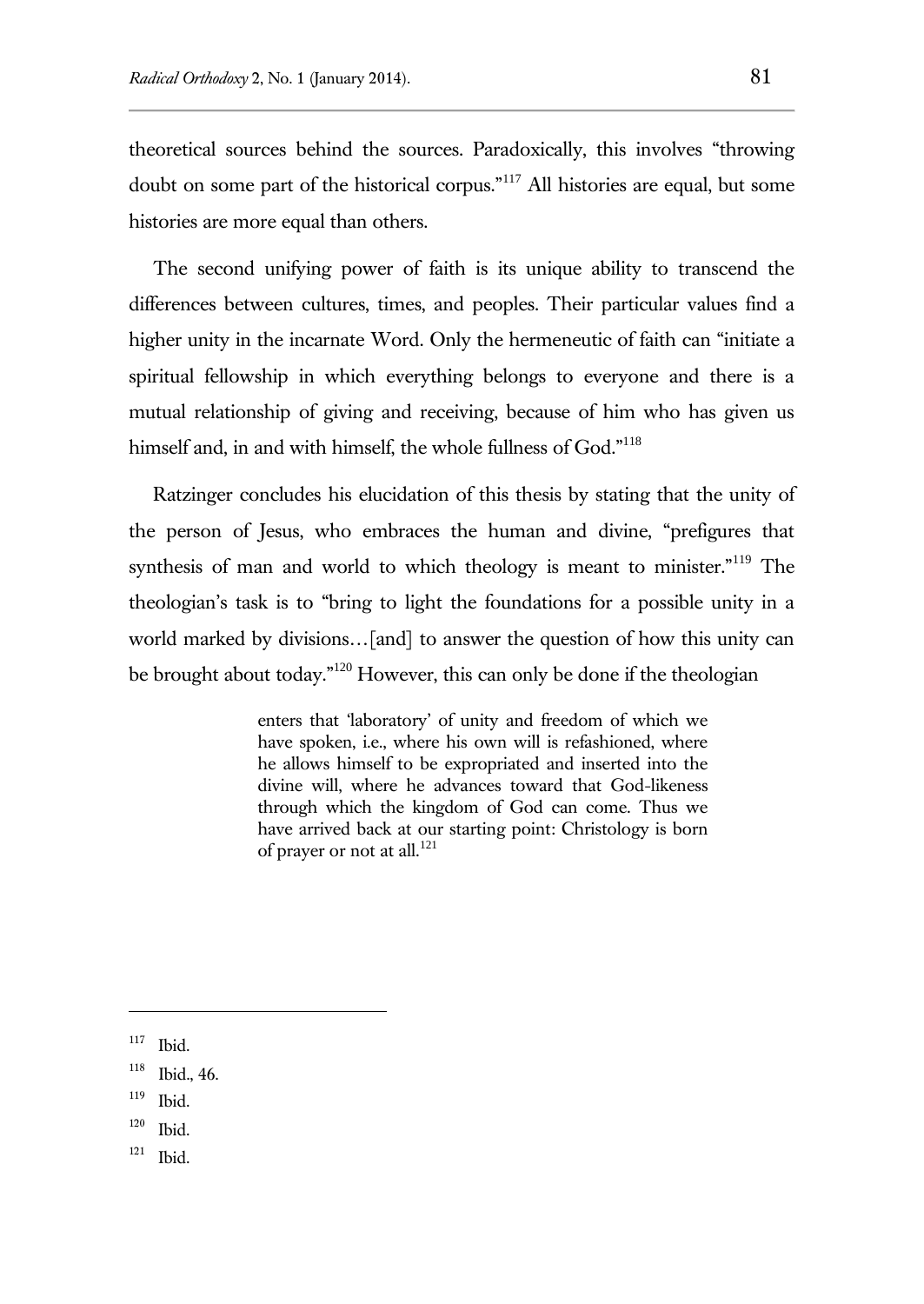#### **An Analysis of the Theses**

An examination of Ratzinger's earlier Christology will show how he sought to reconcile some fundamental divisions in Christology: between faith and history, being and act, theology and anthropology, Christology and Soteriology, theology of the Incarnation and theology of the Cross.<sup>122</sup> An investigation of the above seven theses present us with three immediate questions. First, how are these theses intended to help overcome the divisions just mentioned? Second, to what extent are these theses applied in Ratzinger's earlier Christology? And third, can one of the seven theses be regarded as a 'first principle?'

#### *The Reconciling Intention of the Theses*

All of the theses are intended to help overcome fundamental divisions in Christology and can indeed be applied to theology as a whole. The first thesis seeks to overcome the division between faith and history; the second seeks to overcome that between Christology and soteriology. The third thesis introduces the reconciliation of a division which Ratzinger sees as the ultimate division, that between theology and spirituality. This division has led to a rationalistic theology. It also has the potential, although this is not mentioned, of leading to an irrational piety. Another way of putting this is that this thesis intends to reconcile faith and reason.

This reconciliation between theology and spirituality could be likened to the replanting of a rootless theology—rootless, and hence lifeless and unable to give life. In this, Ratzinger is putting in contemporary terms a common patristic insight into the nature of theology: the theologian is one who prays. This insight

<sup>122</sup> See Ratzinger, *Introduction to Christianity*, 193-198 (for faith and history), 225-228 (for being and act), 211-212 (for theology and anthropology), 230-234 (for Christology and Soteriology), and 228-230 (for theology of the Incarnation and theology of the Cross).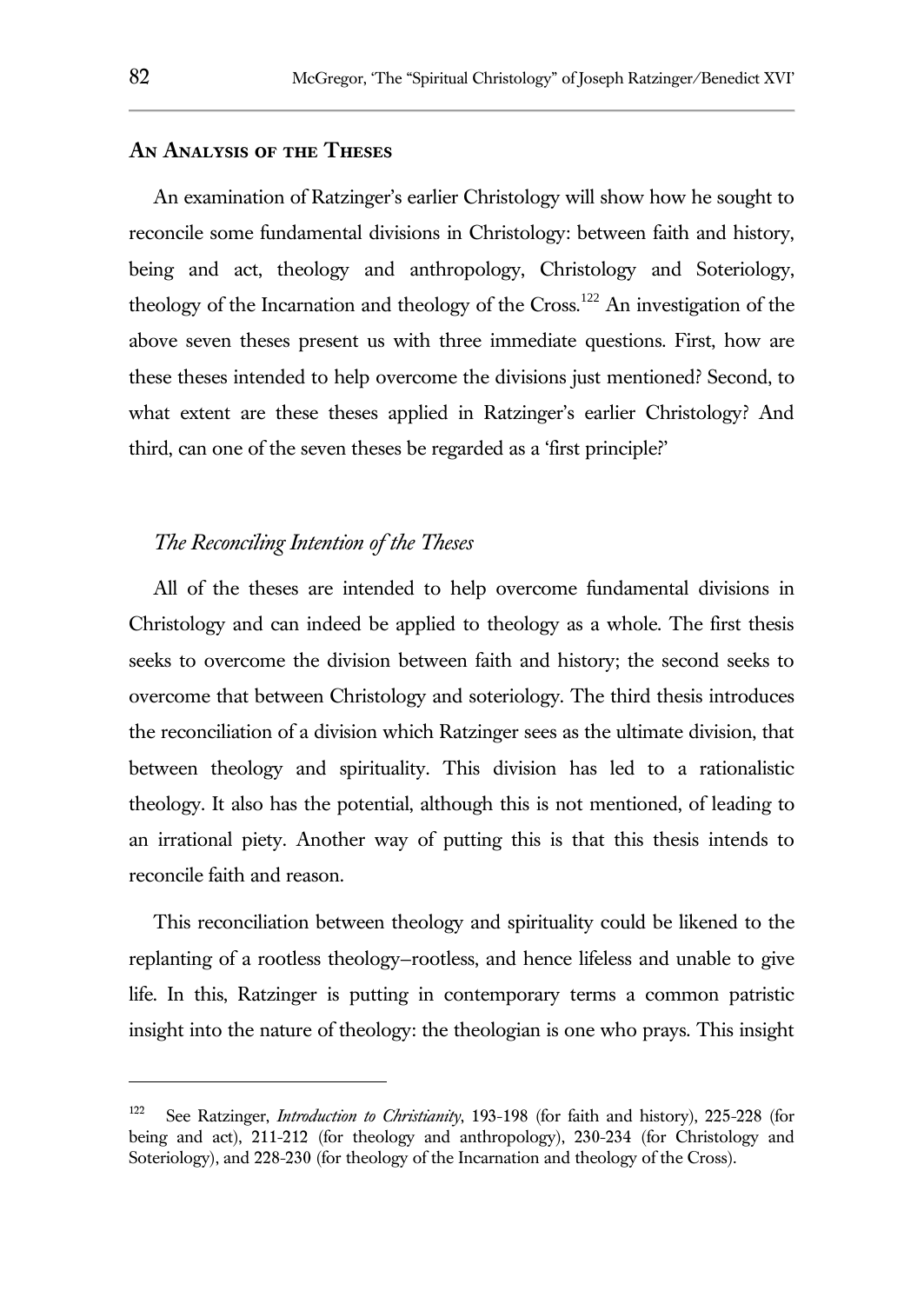was succinctly expressed by Evagrius Ponticus: "If you are a theologian, you will pray truly. And if you pray truly, you are a theologian."<sup>123</sup> Before one can have an insightful conversation *about* God, one must have a conversation *with* God. This is the most fundamental reconciliation that needs to take place in contemporary practice of theology. This estrangement is the ultimate reason behind the other estrangements—the Jesus of history and the Christ of faith, theology and anthropology, and even the theology of Incarnation versus the theology of the Cross. Ultimately, one should be able to see how all of the seven theses are related to the reconciliation of theology and spirituality—we can only come to the real Jesus through faithful prayer, through praying truly.

The fourth thesis aims at the reconciliation of faith and history, and also of the faith of the individual and that of the *ecclesia*. The fifth thesis continues the work of the second in seeking to reconcile Christology and soteriology, the theology of the Incarnation with the theology of the Cross. It also aims to address a divorce between dogmatic and biblical Christology. The sixth thesis contributes to the reconciliation of biblical and dogmatic Christology, theology and spirituality, and faith and reason. The final thesis also seeks to reconcile reason and faith, in the forms of scholarship (reason) and tradition (ecclesial faith).

# *The Earlier Applications of the Theses*

We can see that the filial thesis is not new. In *Introduction to Christianity*, Ratzinger had identified the prayer of Jesus as the probable source of his selfdescription as 'Son,' since it is the corollary to '*Abba*,' revealing the uniqueness of this communion with God. In *The God of Jesus Christ*, Ratzinger had already come to the conclusion that Luke in particular revealed that the centre of Jesus'

<sup>123</sup> Evagrius Ponticus, *Treatise on Prayer*, 61.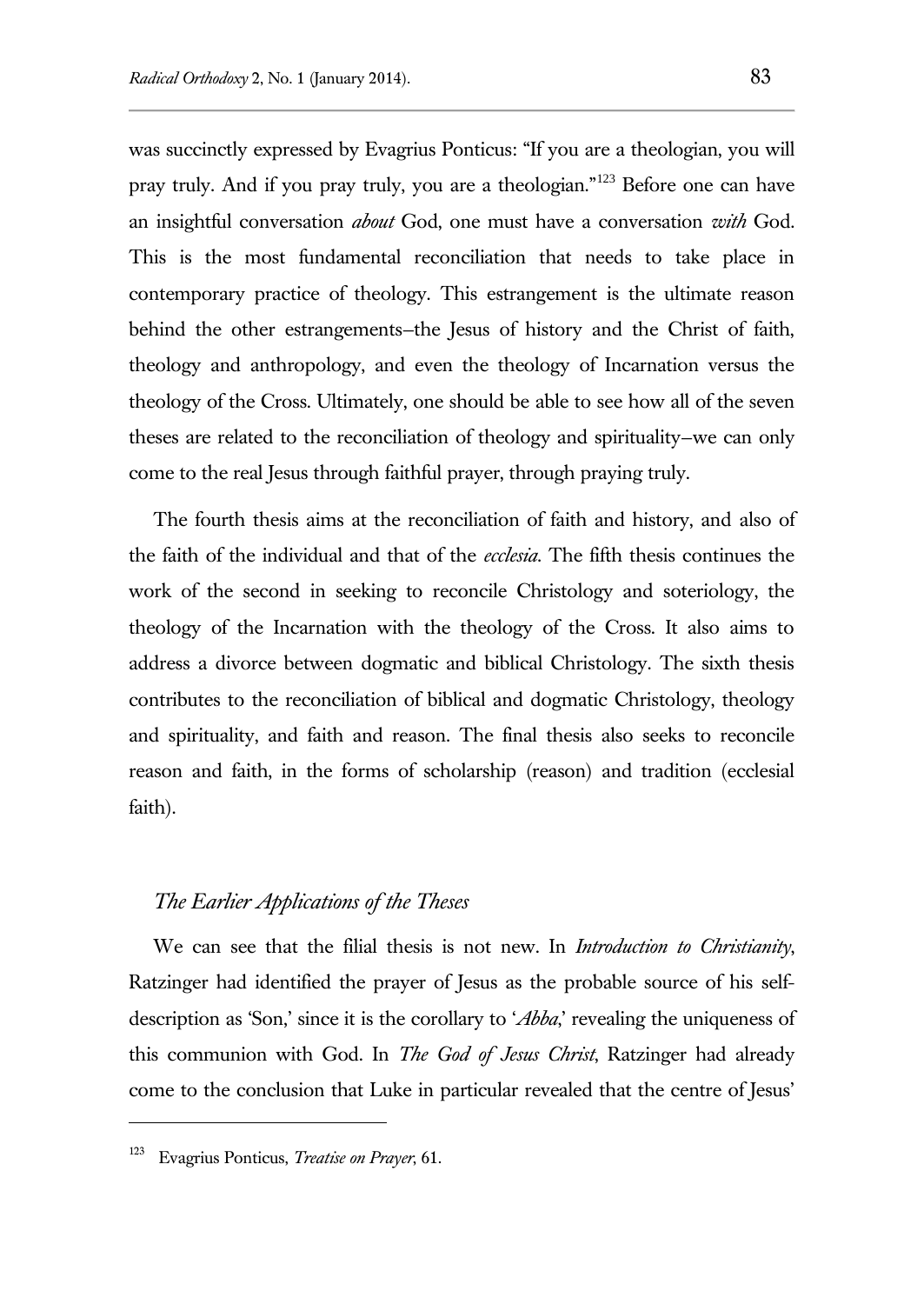life and person was his prayer. When we come to the soteriological thesis, we find that Ratzinger has simply applied the filial thesis to the defining act of Jesus' life—his death. When we come to the personal thesis we find that it is an application of Ratzinger's position, that the foundation of Christology is faith, to his position that the defining act of faith is participation in the prayer of Jesus. The ecclesial thesis originates from Ratzinger's understanding that as Christians we are incorporated into the 'exemplary man' being united to the personal thesis. The dogmatic thesis, as Ratzinger tells us, flows from the filial and ecclesial theses, united with his prior position that the Christological dogma in the Creed reveals to us that the real Jesus of history is the Christ of faith. The volitional thesis is the one which appears to be genuinely new. It is a realisation that Ratzinger claims he did not come to until he began to study the teaching of the Third Council of Constantinople and the relevant writings of St. Maximus the Confessor. The hermeneutical thesis regarding the historical-critical method preexisted Ratzinger's 'spiritual' Christology, but Ratzinger's understanding of personal and ecclesial faith, and consequently of hermeneutics, has been given a new depth owing to his perception of the fact that, as a believer, the theologian's task is rooted in participation in the prayer of Jesus.

#### *The First Principle of Ratzinger's Spiritual Christology*

A 'first principle' is a principle that cannot be deduced from another principle, but is the basis for the deduction of all other principles. However, a first principle is not simply plucked out of thin air. Before deduction comes induction. Induction is demonstration by experience, while deduction is demonstration by argument. For example, the first principle of epistemology is that we know that things exist. We know the reality of being. We know that things, including ourselves, exist because we experience their existence. To give a more mundane example, a man does not arrive at the knowledge of his wife's love for him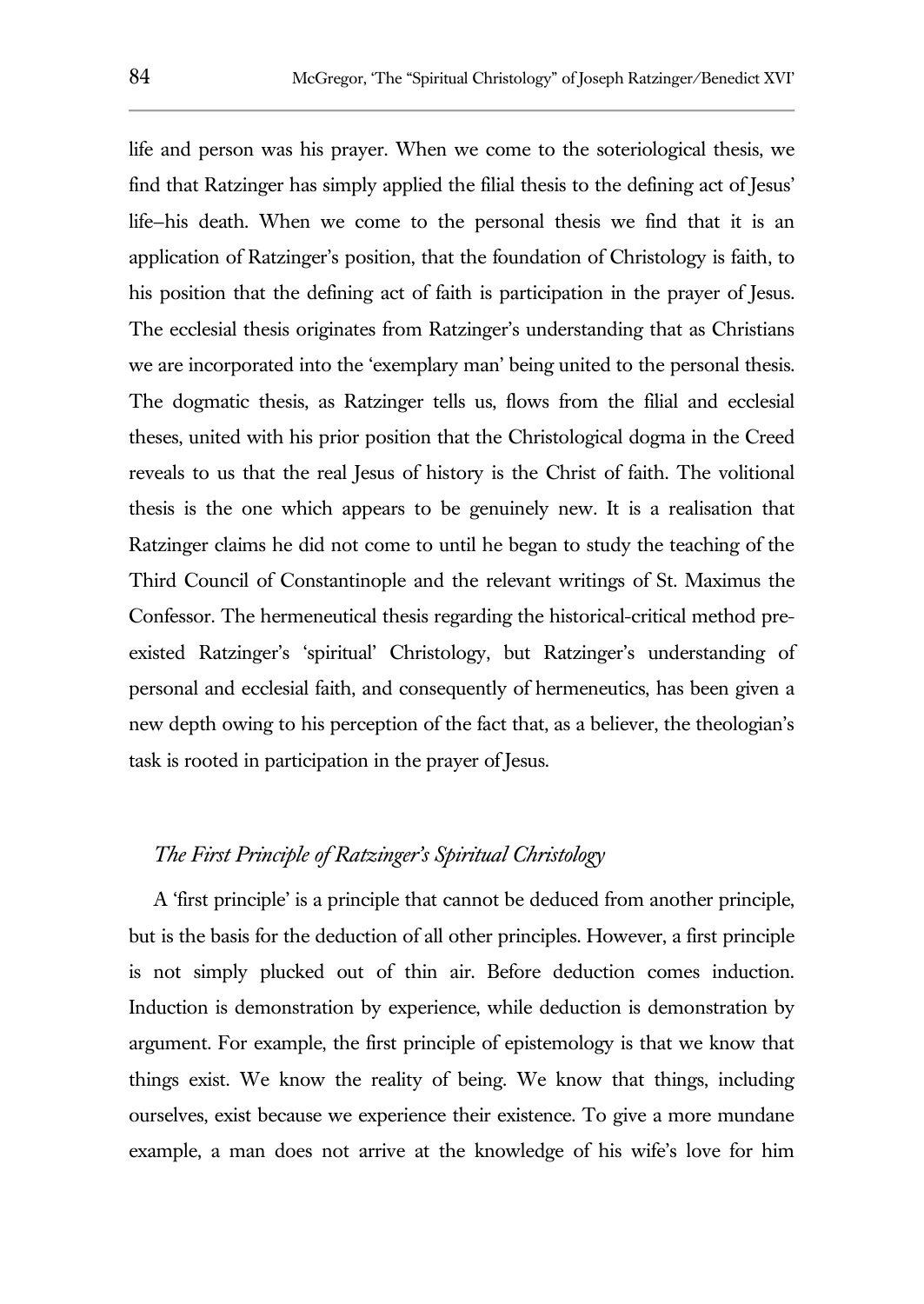through a syllogism, but through the experience of being loved by her. From that, he can deduce certain things about the nature of spousal love.

One would expect that the 'first principle' of Ratzinger's spiritual Christology would be the first that he gives. But this is not so. In his first thesis Ratzinger proposes that, despite the claims of 'modern exegesis and the history of doctrine' to the contrary, we know that in the testimony of Sacred Scripture the Church was responding precisely to the basic historical eyewitnesses of Jesus' life. But how can we claim this knowledge? It has not been arrived at by inductive reasoning, since we have no direct experience of how the Church responded to the eyewitnesses of Jesus' life. Nor is this conclusion deduced from prior propositions. Must it be placed in the category of knowledge accepted on trust from eyewitnesses, not on the basis of personal verification, a category into which much of human knowledge falls? The second thesis is a development the first. It, too, is based on the 'testimony of Holy Scripture.'

It would seem that the actual 'first principle' of Ratzinger's spiritual Christology is, in fact, a combination of the third and fourth theses—that we can only know and understand who Jesus truly is if we participate in his prayer, and that we do not participate in this prayer as isolated individuals, but as members of his Body, the Church. This is where Ratzinger claims to ground knowledge of Christ—in a personal experience which is also a corporate experience. This is knowledge that is 'personally verified' and not simply accepted on the word of another. The difficulty that another person has in accepting this kind of knowledge is that the other person can only be certain that it is true through their own personal verification. They too must discover the real Jesus in prayer.

Human beings have a tremendous capacity for misunderstanding and selfdeception. If this is true of things to which we are ontologically equal or superior, how much more so when it comes to our knowledge of the mystery of God. However, we do not come to know God as isolated individuals. One's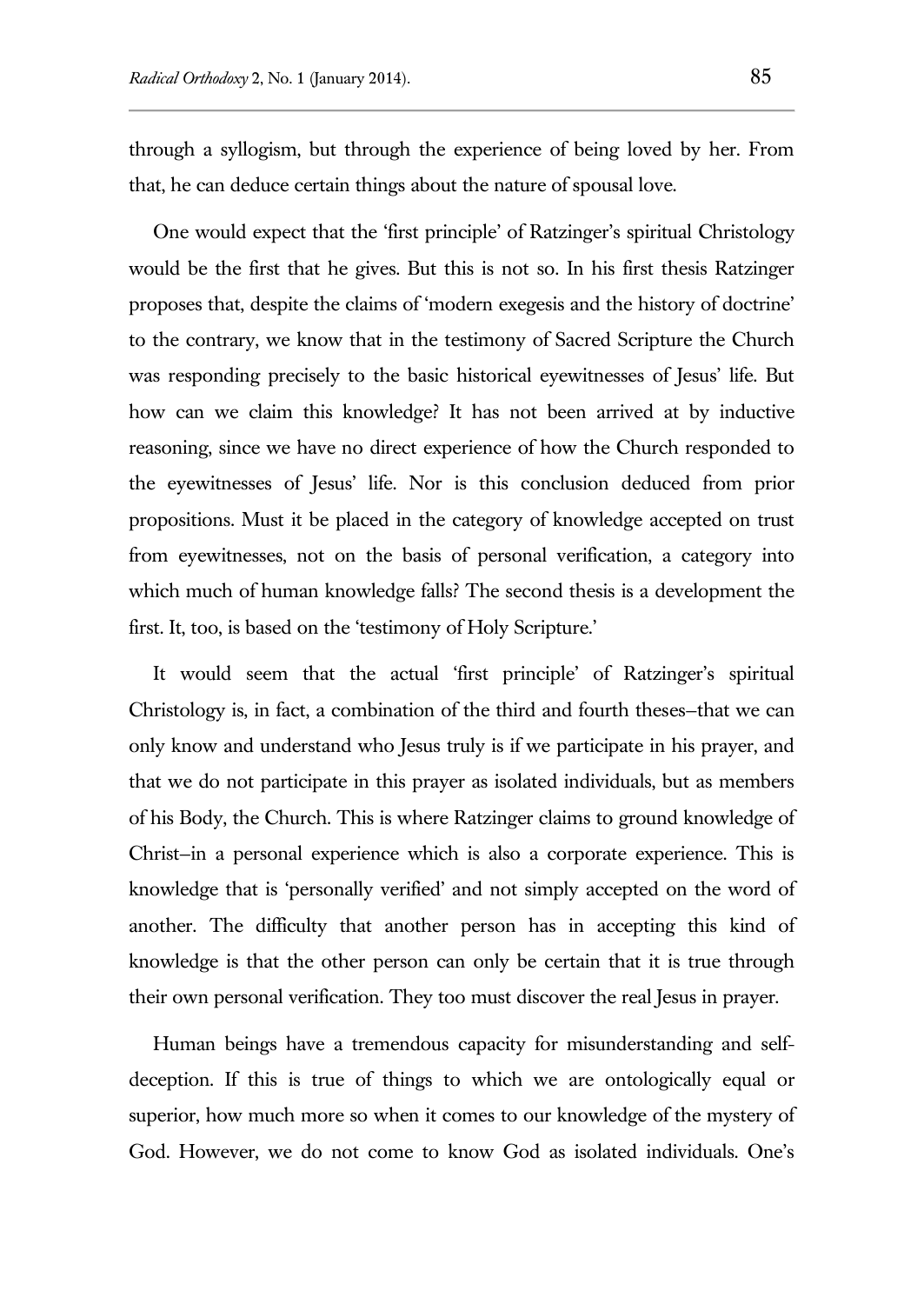experience of Christ is not just the experience of the encounter with Christ in personal prayer, but the experience of encountering him when praying as a member of the Body of Christ. It is the experience of being drawn by Christ to himself in communion with other believers. Ultimately, the believer only comes to know Christ without misconception or self-deception through his Body. Faith comes through hearing the witness of other believers, and having that witness verified in one's own personal experience. Faith comes through the witness of the Holy Spirit *and* the teaching of the Apostles (Acts 2:37; 15:28), or rather, through the witness of the Holy Spirit through the teaching of the Apostles being personally verified by the Holy Spirit in one's own heart and mind. As St. Paul says, "For we know brethren, beloved of God, that he has chosen you; for our gospel came to you not only in word, but also in power and in the Holy Spirit and with full conviction" (1 Thess: 1:4-5).

Thesis five, that the dogma defined in the councils of the early Church consists in the statement that Jesus is the true Son of God, of the same essence as the Father, is a consequence of theses one and two. Thesis six, on the neo-Chalcedon theology of the Third Council of Constantinople, builds on thesis five. Finally, the last thesis on the correct use of the historical-critical method follows from accepting theses three and four. The 'memory' of the Church provides the hermeneutical context for the individual's exercise of reason in understanding the faith of the Church. So, as to the correct order of the theses, if one begins with the 'testimony of Holy Scripture,' then the *logical* order is the one that is given. But if one begins with the 'testimony of the Holy Spirit,' then the *epistemological* order is three, four, seven, one, two, five, and six—personal, ecclesial, hermeneutical, filial, soteriological, dogmatic, and volitional.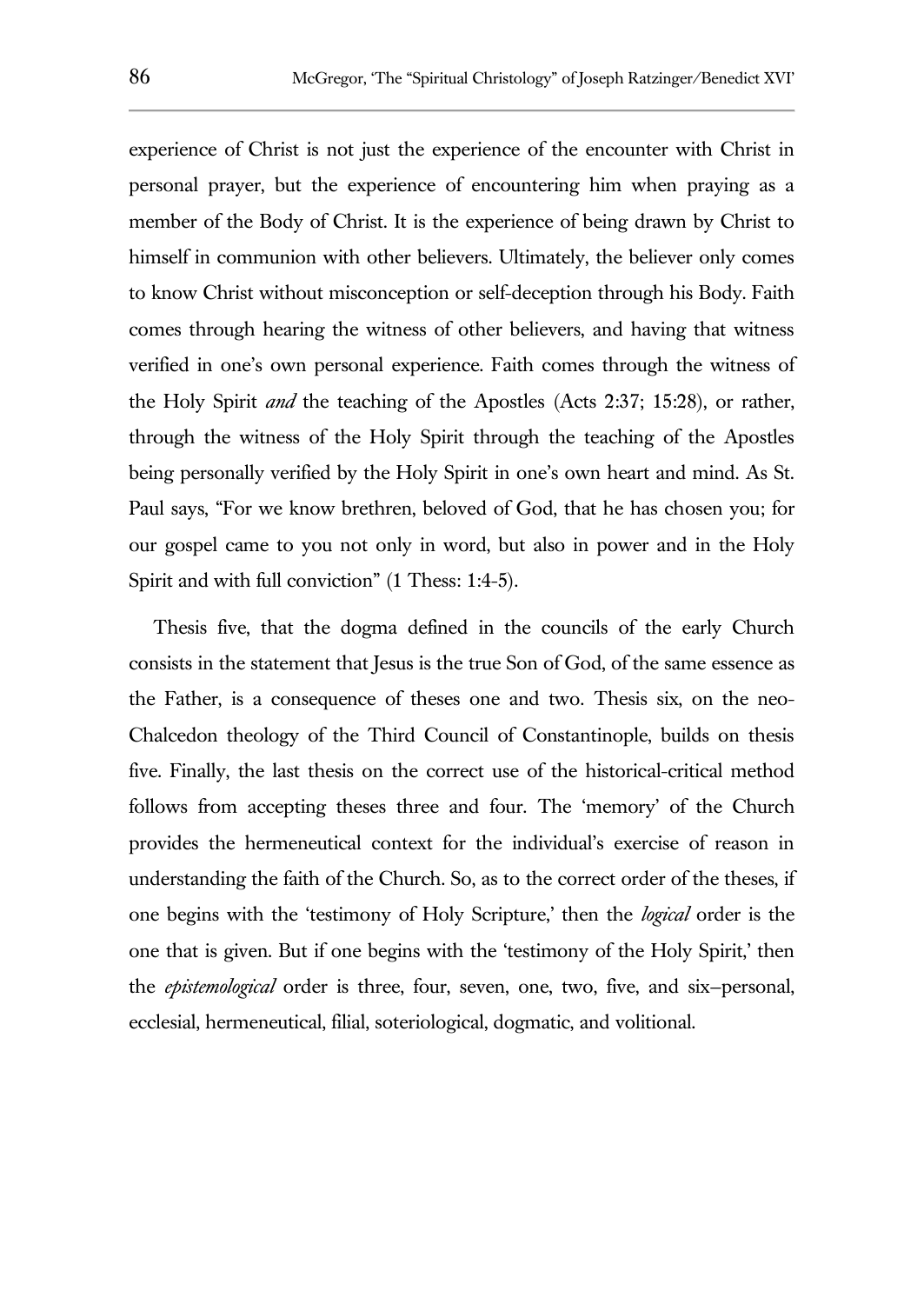#### **Theoria - Beholding the Pierced One in Jesus of Nazareth**

In the forward to the second volume of *Jesus of Nazareth*, Ratzinger states that he has not attempted to write a Christology. If one compares *Introduction to Christology* with *Jesus of Nazareth*, one cannot dispute the assertion that the latter work is more in the *genre* of a meditation on the mysteries of Christ's life, or perhaps more in the form of a biblical Christology, than the earlier work. However, whilst it is not a fully worked out Christology as such, it cannot help *reveal* a Christology. It will not be possible within the constraints of this essay to give an exhaustive analysis the application of the seven theses in *Jesus of Nazareth*. However, a few brief pointers will be given as an aid to taking up that task.

It is no accident or poetic flight of fancy which causes Ratzinger to call *Jesus of Nazareth* his personal search for the face of Jesus. Right from the beginning, he introduces two fundamental themes of his spiritual Christology, the prayer of Jesus and the heart of God. His reflection on the mystery of Jesus focuses on him as the one who sees God 'face to face' in prayer, and thus is the one who can truly reveal him: "No one has ever seen God; it is the only Son, who is nearest the Father's heart, who has made him known."  $(In: 1:18)$ .<sup>124</sup> Ratzinger sees Jesus as the one who is the ultimate prophet, the one who goes beyond Moses, the greatest of the Old Testament prophets. Moses *spoke* to God 'face to face,' as to a friend. Yet he did not *see* God 'face to face.' He entered into the cloud of God's presence, but he could not see God's face. He had to be hidden in the cleft of a rock and only see God's back.<sup>125</sup> Because Jesus *sees* the Father 'face to face,' because he is the one 'closest to the Father's heart,' he can make the Father known in a definitive way. Jesus' teaching originates in this 'face-to-face' dialogue

<sup>124</sup> Ratzinger, *Jesus of Nazareth: From the Baptism in the Jordan to the Transfiguration*, 6.

<sup>125</sup> Ibid., 3-6.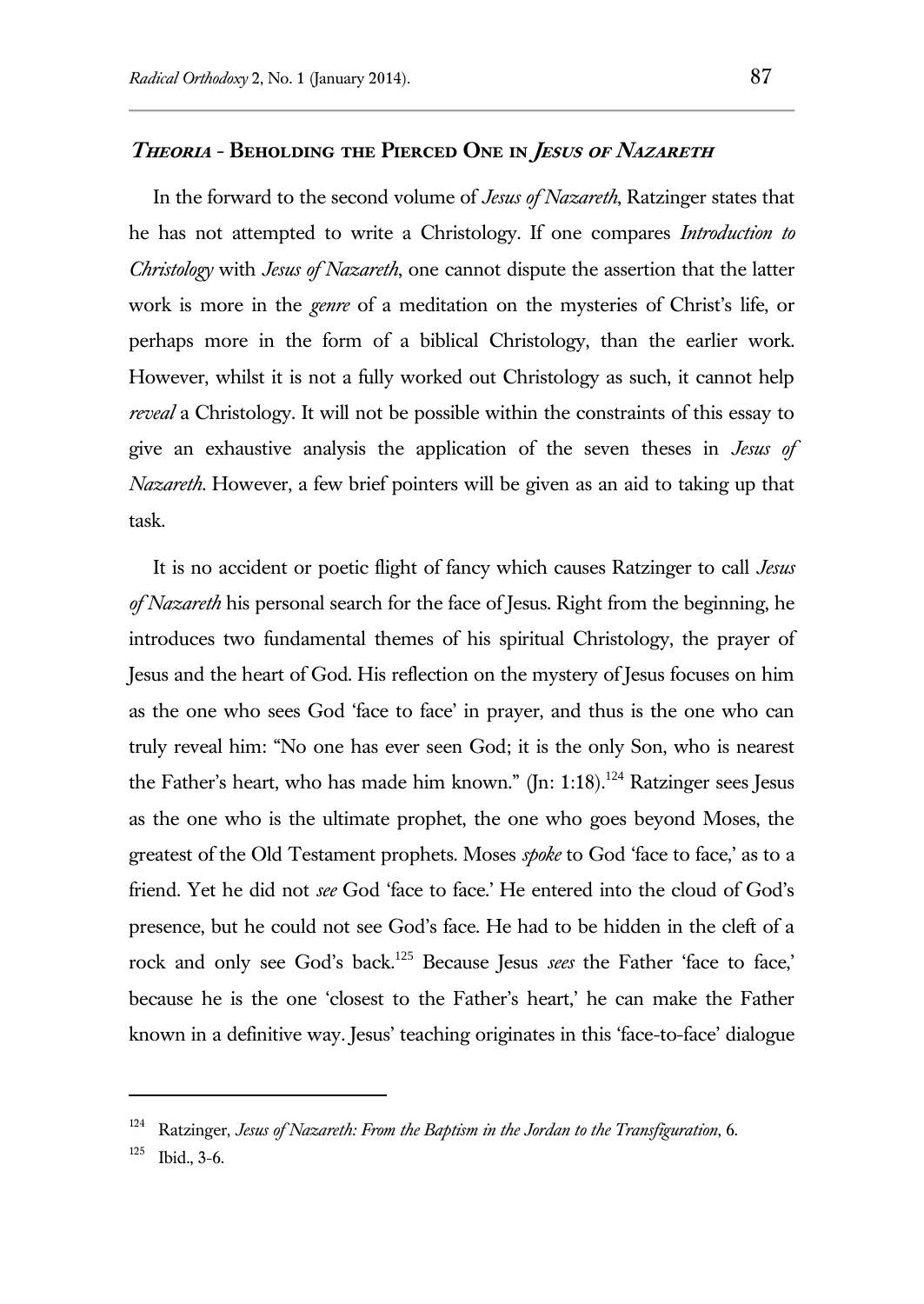with the Father, "from the vision of the one who rests close to the Father's heart."<sup>126</sup> According to Ratzinger, "We have to start here if we are truly to understand the figure of Jesus as it is presented to us in the New Testament; all that we are told about his word, deeds, sufferings, and glory is anchored here." $127$ 

Ratzinger goes on to state that the prayer of Jesus is fundamental for our understanding of who he is. The descriptions in the Gospels of Jesus praying 'alone' with his Father

> lift the veil of mystery just a little; they give us a glimpse into Jesus' filial existence, into the source from which his action and teaching and suffering sprang. This 'praying' of Jesus is the Son conversing with the Father; Jesus' human consciousness and will, his human soul, is taken up into that exchange, and in this way human 'praying' is able to become a participation in this filial communion with the Father.<sup>128</sup>

Jesus' message is not just about the Father. Rather,

Jesus is only able to speak about the Father in the way he does because he is the Son, because of his filial communion with the Father. The Christological dimension—in other words, the mystery of the Son as revealer of the Father—is present in everything Jesus says and does. Another important point appears here: We have said that in Jesus' filial communion with the Father, his human soul is also taken up into the act of praying. He who sees Jesus sees the Father (cf. Jn: 14:9). The disciple who walks with Jesus is this caught up with him into communion with God. And that is what redemption means: this stepping beyond the limits of human nature, which had been there as a possibility and an expectation in man, God's image and likeness, since the moment of creation.<sup>129</sup>

<sup>126</sup> Ibid., 6-7.

<sup>127</sup> Ibid., 6.

<sup>128</sup> Ibid., 7.

<sup>129</sup> Ibid., 7-8.